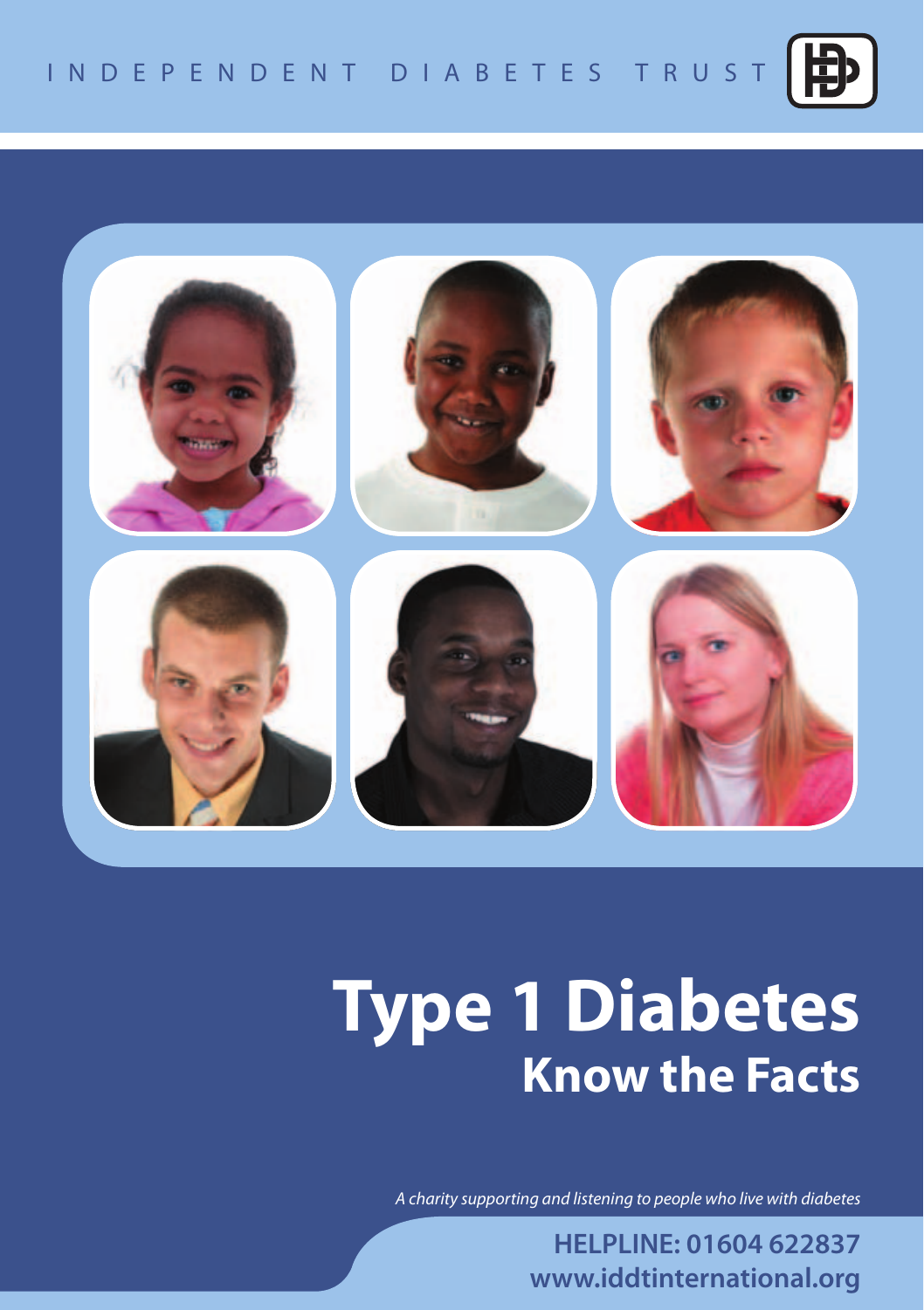- The Trust offers support, understanding and information to people with diabetes and to those who care for them.
- We listen to the needs of people who live with diabetes and do our utmost to offer help and support.
- • We raise awareness of important issues for people living with diabetes and lobby governments on issues that affect people's lives.
- • We fund research into ways of improving the lives of people with diabetes.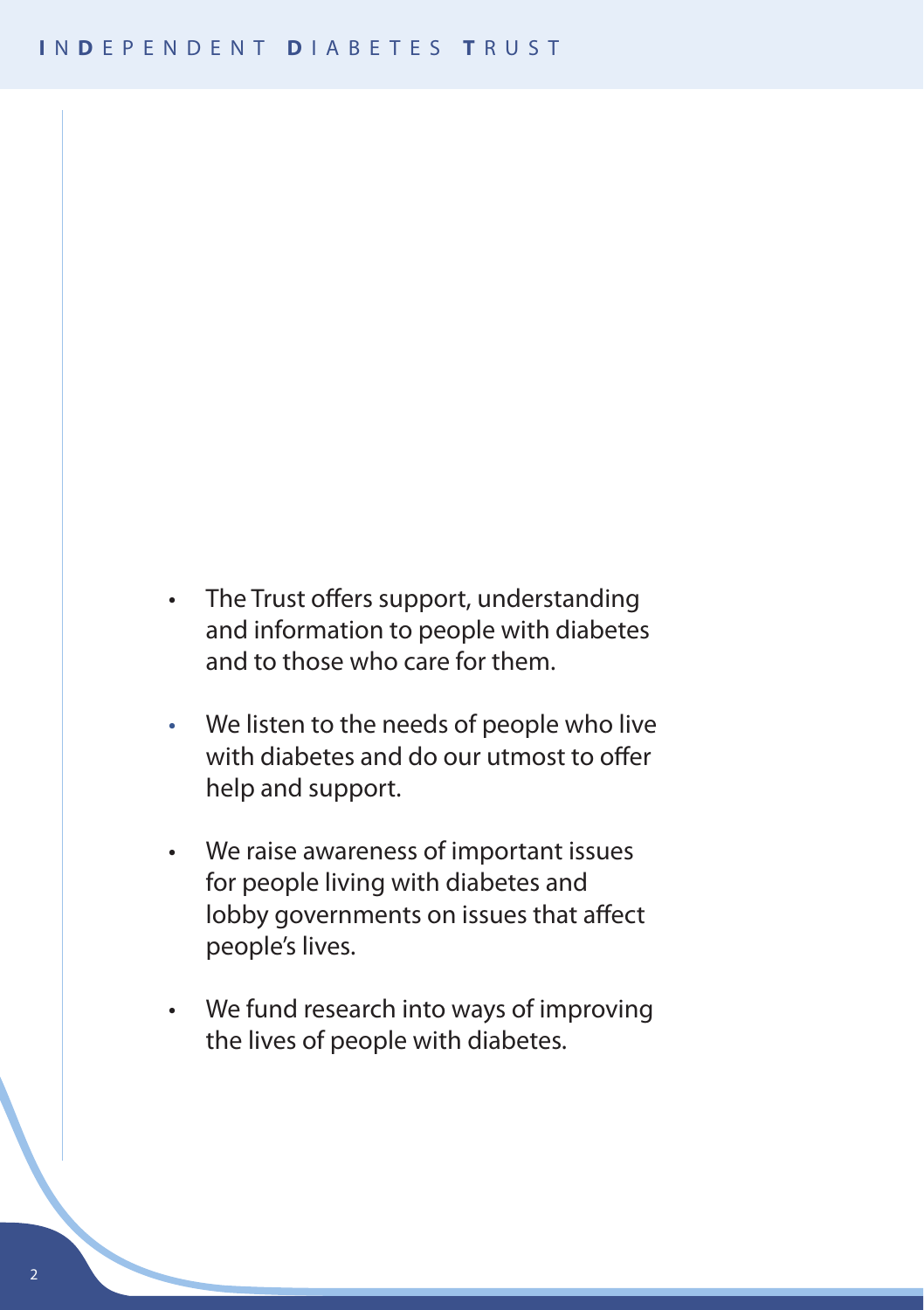# **Introduction**

Diabetes is a chronic disease which affects over 3 million people in the UK – only around 10% have Type 1 diabetes and remaining 90% have Type 2 diabetes. Type 1 diabetes is a life-long, largely self-managed condition, so it is important that those who have the condition and/or those who care for someone with it, have a good understanding of its management.

Diagnosis is not an easy time as we go through the process of learning to live with Type 1 diabetes. It can also be a difficult for families and parents of children diagnosed with the condition. There is a lot to learn at a time when perhaps we are not able to take in all the information that we are given. We hope that this booklet will be of help at diagnosis and in the years that follow.

# **Facts about Type 1 diabetes**

- Type 1 diabetes usually affects children and adults up to the age of forty, although people over 40 can be diagnosed with Type 1 diabetes. There are around 23,000 children aged 15 years or under with Type 1 diabetes. The number of children diagnosed under the age of 5 is markedly increasing.
- Type 1 diabetes is caused by the body's immune system attacking the insulin producing beta cells in the pancreas. The body no longer produces insulin and glucose levels rise. Treatment with insulin injections is always required for survival. It is usually diagnosed as an acute condition.
- There is no cure for Type 1 diabetes and the cause has not been established. It is thought that there may be several causes with a genetic link in some people. Research shows that a common virus may trigger the body's immune system to attack its own insulin-producing pancreatic cells.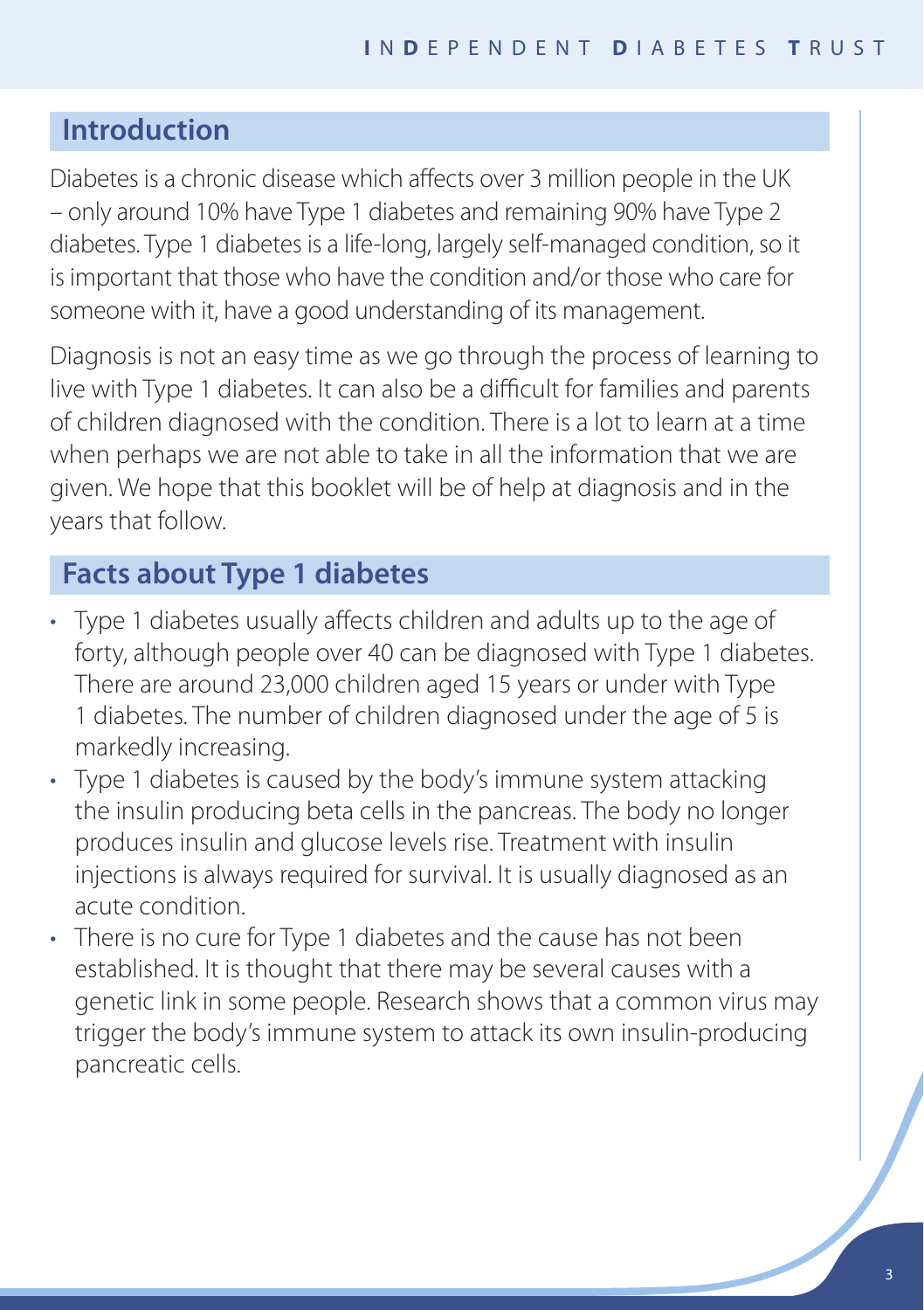## *Note: It is important to avoid confusion between Type 1 and Type 2 diabetes*

As stated above, there are two main types of diabetes, Type 1 and Type 2 diabetes. In Type 2 diabetes, the pancreas often still produces insulin but either not enough or it is not used properly by the body. It usually affects people over 40, although with the increase in people being overweight and obese, it is now being seen in younger people and even in children. The misconception that 'diabetes' is simply a lifestyle condition minimises the public perception of the seriousness of both types of diabetes.

Type 1 and Type 2 diabetes are two very different conditions - they have different causes and affect different groups of people. All too often they are put together under the general umbrella of 'diabetes' and this blurring of the lines between Type 1 and Type 2 can cause unnecessary fears, confusion and misunderstandings that can be dangerous. Type 2 diabetes is a progressive condition and may ultimately be treated with insulin but it is still Type 2 diabetes and never becomes Type 1 diabetes.

# **Symptoms of Type 1 diabetes**

Symptoms of Type 1 diabetes can develop quickly, or over days or weeks. The main symptoms are:

- feeling very thirsty,
- urinating frequently, particularly at night,
- feeling very tired,
- • weight loss and loss of muscle bulk.

Other symptoms include:

- itchiness around the vagina or penis, or regular bouts of thrush,
- blurred vision that is caused by the lens of your eye changing shape,
- • cramps,
- skin infections

Vomiting or heavy, deep breathing can also occur at a later stage. This is a dangerous sign and requires immediate admission to hospital for treatment.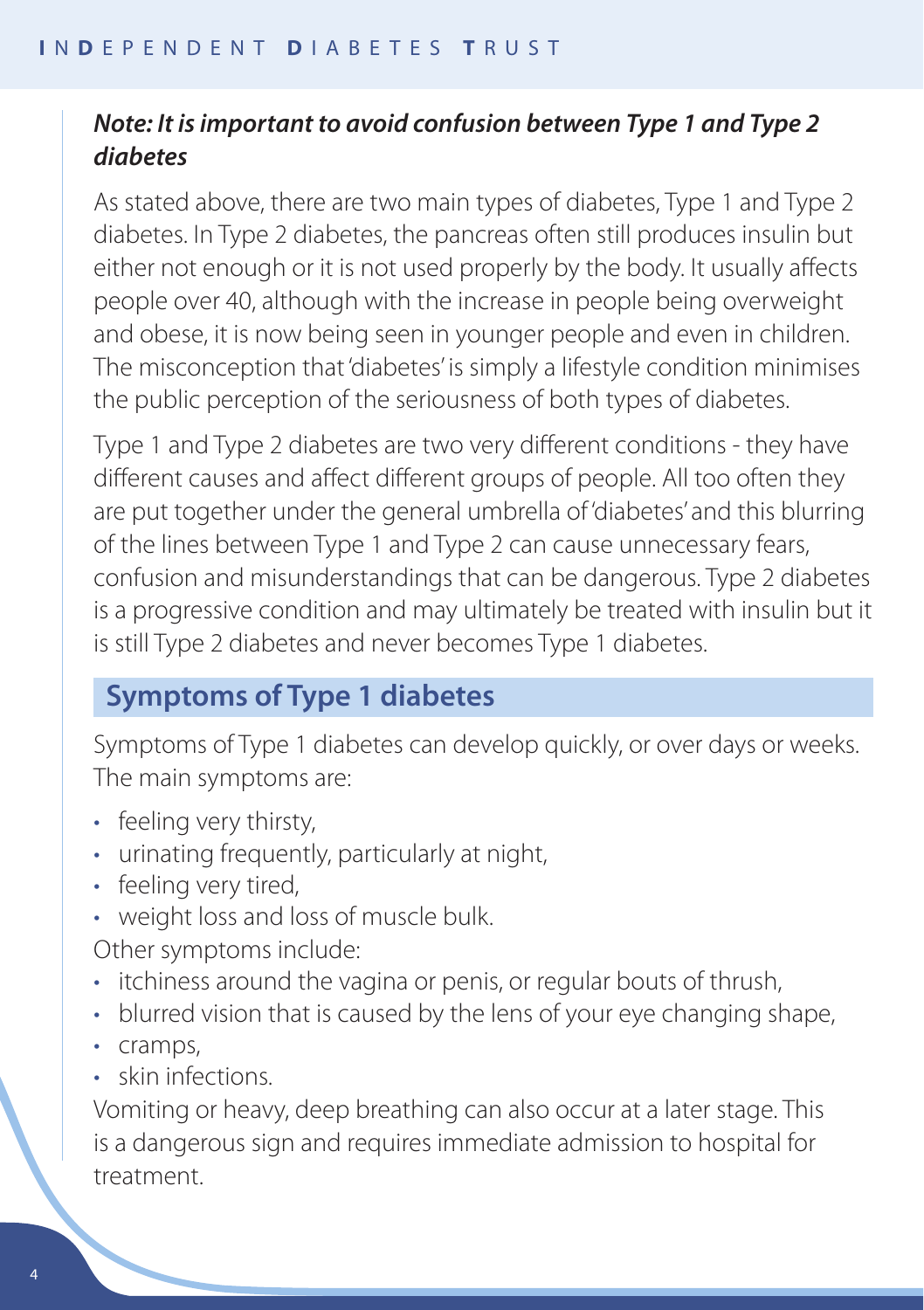# **Understanding Type 1 diabetes**

To understand Type 1 diabetes and its treatment, we first have to learn how the body works in people without diabetes.

## **Normal metabolism**

Normally during food digestion the body breaks down the carbohydrates we eat into simple sugars, known as glucose. The glucose is absorbed into the blood and transported around the body by the blood vessel system to provide the energy needed for all our activities. As food is eaten, insulin is released into the blood stream and this allows glucose to enter the body's muscle, fat and liver cells.

#### **The pancreas**

The pancreas is a gland behind the stomach. Beta cells in the pancreas produce the hormone insulin to help to control the levels of glucose in the blood.

## **The liver**

The liver also plays a part in maintaining normal blood glucose levels. When there is more glucose in the cells than your body needs for energy, it is removed from the blood and stored in the liver as glycogen. It can then be used when necessary, such as at times when you run low on glucose if you have missed a meal or taken extra, often unexpected, physical activity. In such situations the liver releases glucose into the bloodstream.

# **What affects the amount of glucose in the blood?**

The amount of glucose in the blood varies according to several factors, such as the food eaten, exercise, stress and infections. The relationship between insulin production, glucose and the liver makes sure that the blood glucose levels stay within normal limits. For people without diabetes, these are 4 to 7mmols/l.

# **What happens in Type 1 diabetes**

In people with Type 1 diabetes, the beta cells in the pancreas cannot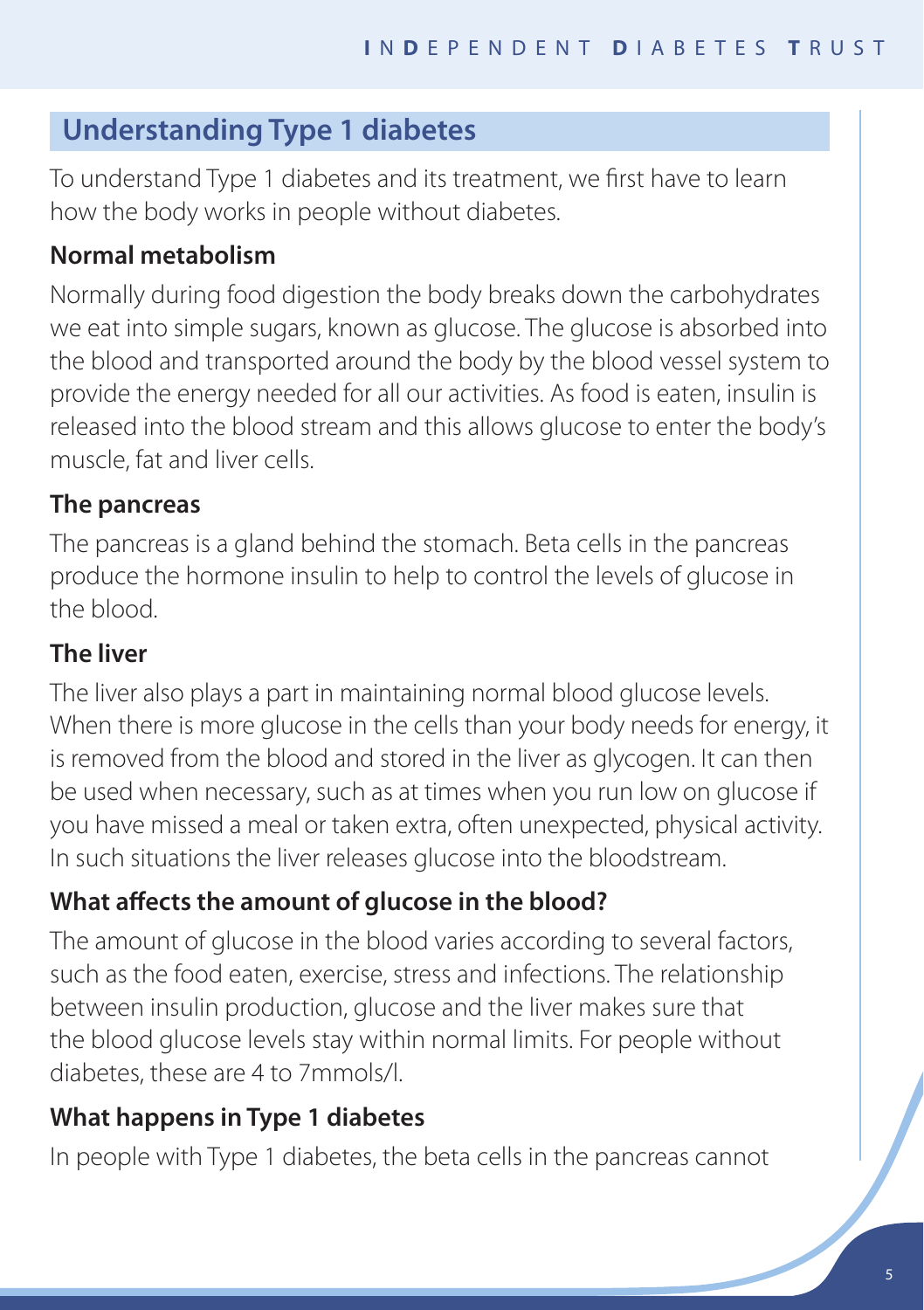produce insulin. When carbohydrates are eaten, no insulin is produced and so the glucose levels in the blood rise higher and higher.

The body cannot cope with this, so the excess glucose is passed through the body into the urine. This means that people with untreated diabetes pass urine frequently to get rid of the excess glucose. In turn, this makes them thirsty because the body gets dehydrated. These are the classic signs of undiagnosed diabetes – thirst and peeing a lot. The body becomes short of energy as a result of the glucose being excreted and the person feels tired. The body starts to burn its own fats to provide the necessary energy so there is weight loss. Treatment is essential at this stage and it is often an acute emergency situation. Type 1 diabetes always requires treatment with insulin to control the blood glucose levels.

# **Why do blood glucose levels need to be controlled?**

If blood glucose levels are too high then this can lead to long-term complications. The risk of long-term complications is reduced by the treatment of diabetes with insulin and by lifestyle changes, diet and exercise, to reduce blood glucose levels.

The recommendations are that people with Type 1 diabetes should try to keep their blood glucose levels as near normal as possible, that is between 4 and 7mmols/l. However, it is well recognised that in Type 1 diabetes this increases the risk of severe hypoglycaemia (low blood glucose levels) threefold so good control is a balance between achieving blood sugars that are as near normal as possible while at the same time avoiding hypoglycaemia. Hypoglycaemia in people treated with insulin is caused by the blood glucose lowering effect of insulin itself and not by diabetes. For many people, hypoglycaemia and the avoidance of it, is one of their major daily concerns so it is important that blood sugar levels are kept as near normal as possible, while at the same time avoiding them going too low and causing hypoglycaemia.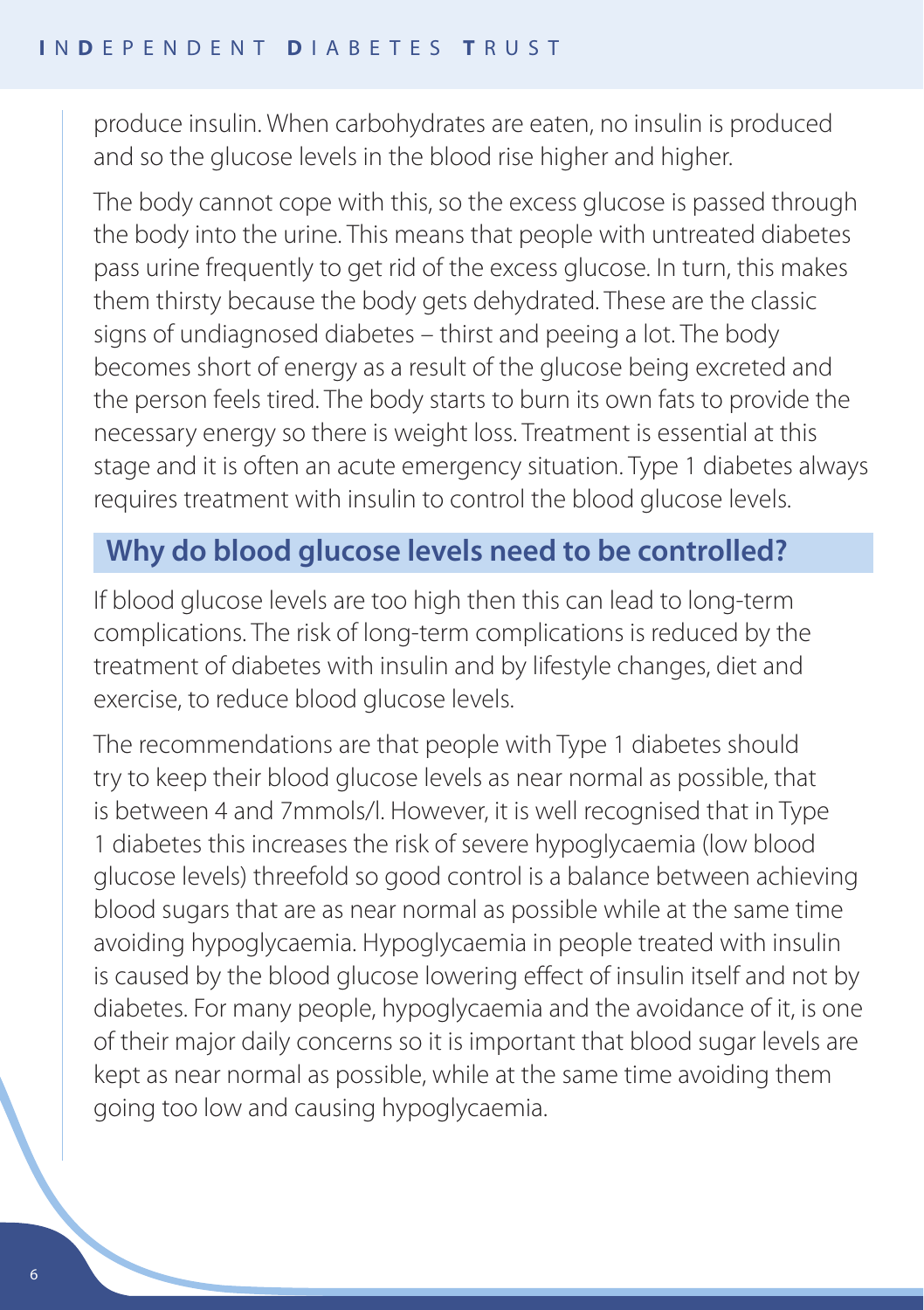## **The complications affect:**

# *The eyes*

Diabetes can affect the blood vessels at the back of the eye (retinopathy) which can lead to visual impairment or blindness. Diabetes is the leading cause of blindness in the working population.

# *The heart and vascular system*

Diabetes can affect the heart and the vascular system making people more susceptible to heart disease and stroke. It can also cause blood clots in the vessels in the legs which may result in amputation. Amputations are 50-80 times higher in people with diabetes than the general population.

# *Kidneys*

Diabetes can affect the kidneys resulting in damage or kidney failure (nephropathy).

## *Nerves*

Diabetes may cause nerve damage (neuropathy). The most common form of nerve damage is in the extremities leading to pain or loss of sensation in the feet and ulceration of the legs. Again, this can lead to amputation.

# **Low blood glucose levels [hypoglycaemia]**

Low blood glucose levels (hypoglycaemia) are experienced by most people with Type 1 diabetes and are often their biggest day to day fear. When this happens there is too much insulin present for the amount of food eaten and this situation needs treatment immediately with a sugary drink, sugary food or glucose tablets.

Hypoglycaemia [often referred to as a hypo] occurs for several reasons:

- The amount of insulin given was too great.
- A delayed or missed meal.
- Extra energy has been used by extra activity without eating extra food. The glucose in the blood has been used up and so it drops below normal.
- Fear, anxiety, excitement, stress and various emotions.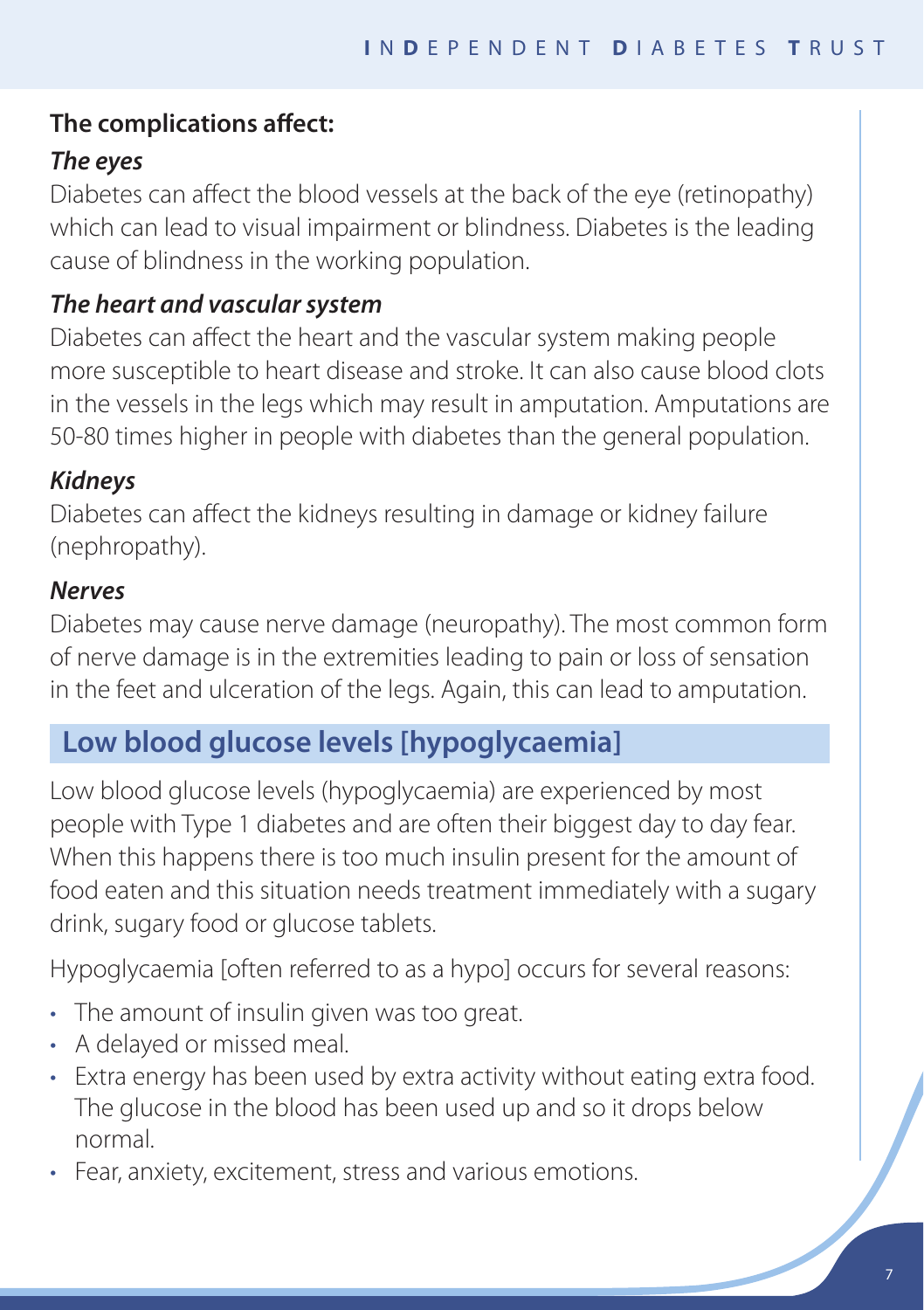- Alcohol
- For no apparent reason at all!

**Hypoglycaemia is caused by the treatment of diabetes and not by diabetes itself. People taking insulin are at risk of hypoglycaemia.**

#### **Hypo warning signs**

Most people have warning signs of the blood glucose level dropping below normal, which often happens just before a meal or after unexpected exercise. They are usually aware of these themselves, although quite often carers and family members recognise the signs earlier. There are classic warning signs but these may vary from person to person or may vary at different times in the same person, but generally they are as follows:

- Feeling weak
- Trembling or shaking
- • Pallor
- • Blurring of vision
- Hunger
- Confusion
- Aggression/change in behaviour or mood.

## **Treatment of hypos**

- Quick-acting carbohydrate in the form of a sugary drink or sugary food. This can be seen as a time to eat the foods that are normally restricted eg cakes, chocolate etc.
- This should then be followed by some long-acting carbohydrate, such as a wholemeal bread sandwich or a bowl of cereals, to stop the glucose levels dropping again.
- If the hypo remains untreated then the blood sugars drop even further and this can lead to coma which, in some people, may be accompanied by a seizure.

## **Loss of hypo warnings [also called hypoglycaemia unawareness]**

Some people experience hypo unawareness or loss of hypo warnings.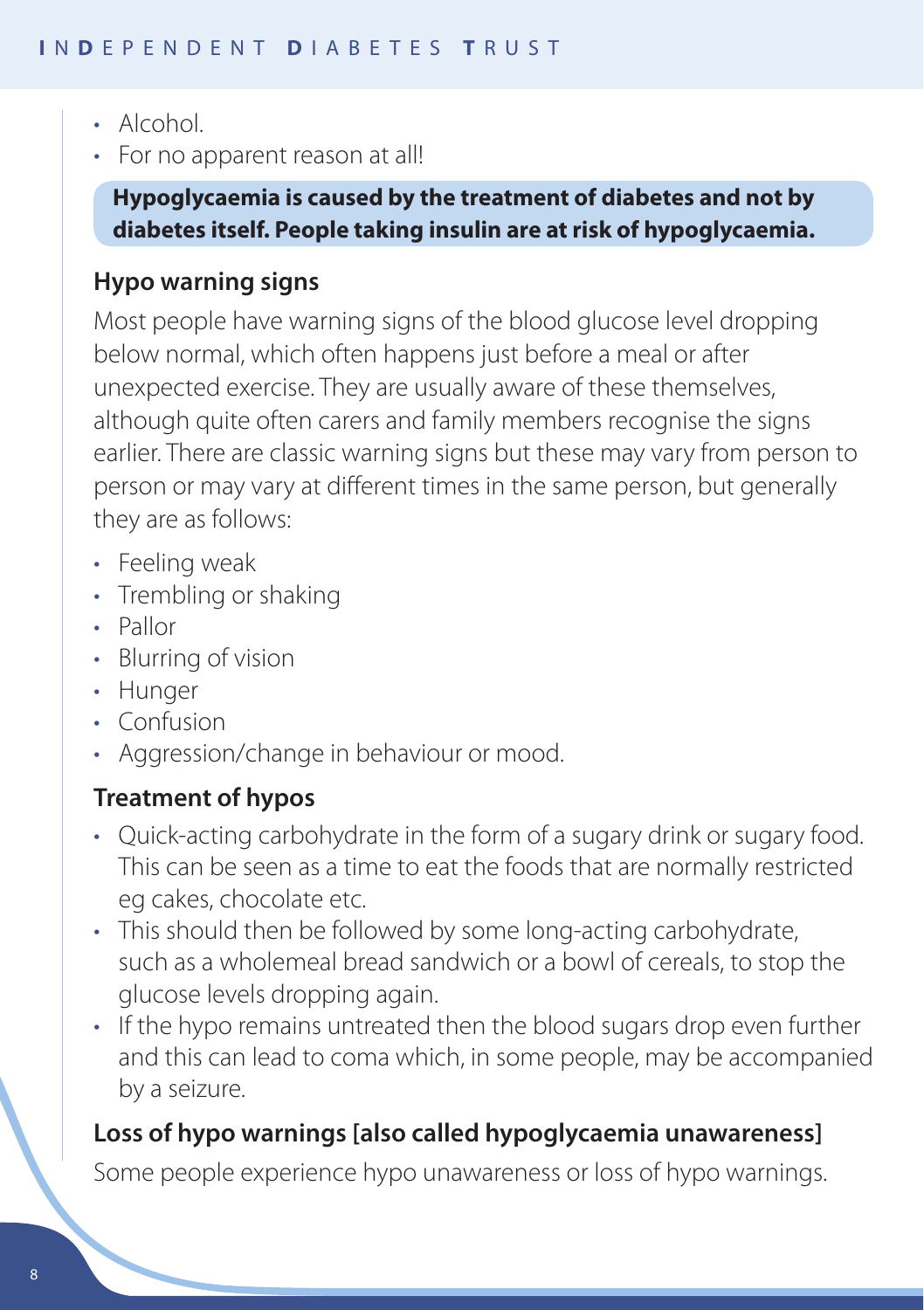**Total loss of warnings** is a condition where the warning symptoms of an impending hypo are not present and so when the blood glucose levels drop there are no warning signs that the person must eat. This makes the likelihood of severe hypos much greater. People with loss of warnings have to rely on the help of others.

**Partial loss of hypo warnings** is when warning symptoms are present sometimes but not at other times. In some ways this is more difficult than total loss of warnings because the person may not even be aware that they have some loss of warnings and so have unexpected and unheralded moderate or severe hypos. This is particularly dangerous when driving.

**Reduced warning symptoms** is where the early warning signs of hypoglycaemia are reduced or missing [sweating, trembling etc] and the blood glucose drops to the stage where the symptoms are less obvious [confusion, behavioural changes etc]. This means that the person often then requires the help of others to treat the hypo.

## **Causes of hypo unawareness**

- Long-term Type 1 diabetes can result in loss of warnings.
- Frequent hypoglycaemia itself can cause loss of warnings and therefore the risk of more hypos. This then becomes a vicious circle of hypos leading to loss of warnings and more hypos!
- Intensive therapy with multi-daily insulin injections and aiming for near normal blood glucose levels, has been shown to cause a threefold increase in the risk of severe hypoglycaemia. This increased hypoglycaemia can therefore increase the risk of loss of warnings.
- Neuropathy damage to the autonomic nervous system is a complication of diabetes and this can cause loss of warning symptoms.
- Changing insulin species can cause a loss or change in warning symptoms.
- 'Human' and analogue insulins can cause loss of warnings of hypos and from the early 1990s, Patient Information Leaflets in 'human' insulin packs had to include this warning.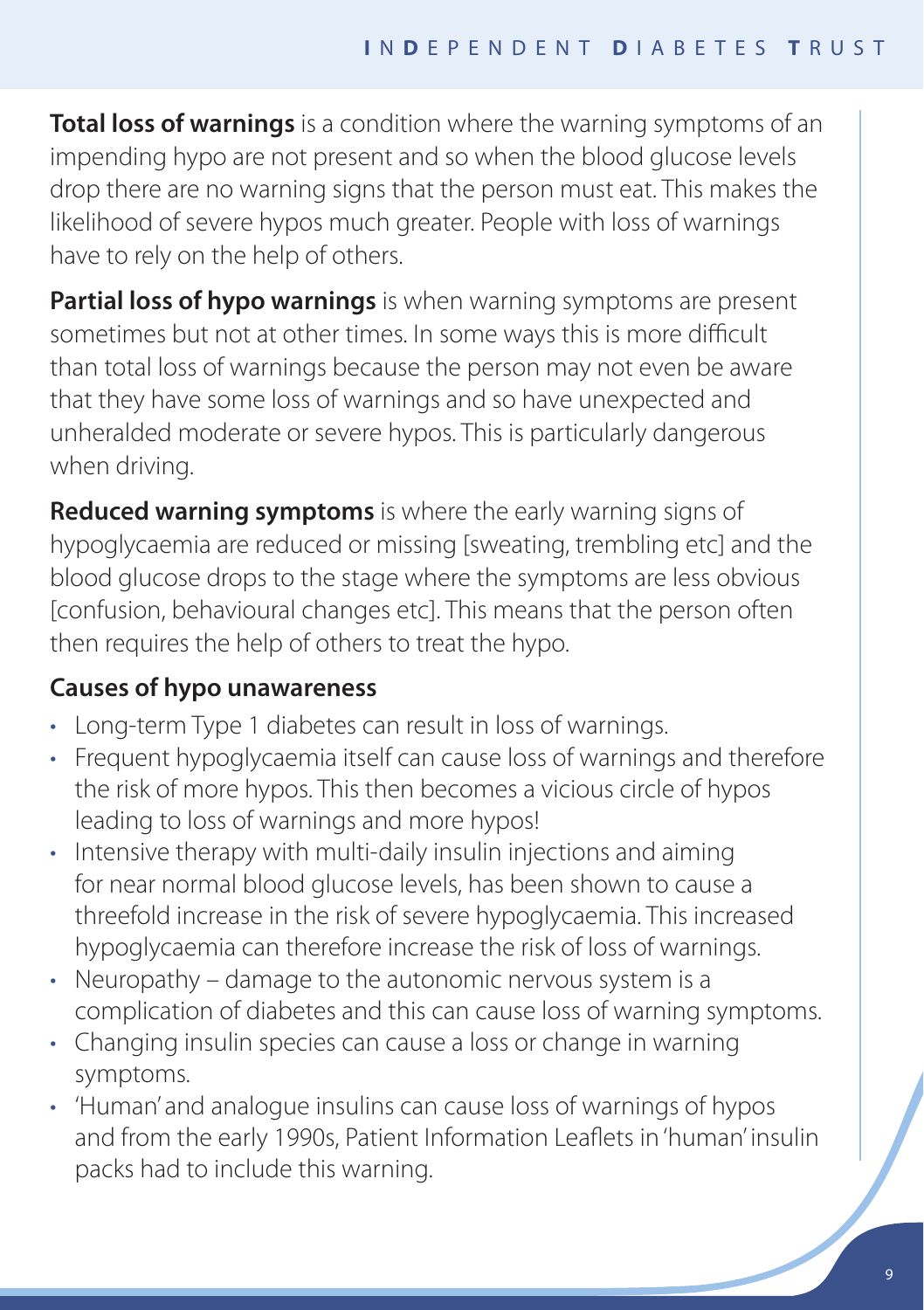## **The effects of loss of warnings**

Information gathered from the experiences of people with diabetes and their carers suggests that loss of warnings may result in the following:

- A feeling of insecurity and loss of independence.
- **Embarrassment**
- • A fear of leaving the home.
- • Being a danger to oneself and others.
- Aggressive or violent behaviour.
- Family conflict, breakdown of relationships.
- Loss of driving licence it is illegal to drive with loss of warnings.
- Loss of job
- A deliberate raising of blood glucose levels to avoid such situations.

**There is a golden rule about hypos**. If you are unsure whether or not someone is hypo, then **FEED**. If this is a misjudgement and results in a high blood sugar, this will not be harmful but leaving a hypo untreated could result in the blood sugar dropping even further and eventually, coma. It is common for the person with diabetes to deny they are hypo and refuse food – ignore this!

# **High blood glucose levels [hyperglycaemia]**

Blood glucose levels that are too high can occur for several reasons:

- If there is not enough insulin for the amount of carbohydrate eaten or if an injection is missed.
- If the amount of exercise is less than normal and so the glucose in the blood is not used up.
- When there is an illness, cold or 'flu. They often rise before an illness so high sugars can be a sign that a cold or illness is 'brewing'.
- • Stress.
- Sometimes for no apparent reason at all!

High blood sugars can and do occur and the odd high is not unusual. The symptoms and signs of more prolonged high blood glucose levels are similar to those of the undiagnosed state, although not usually as severe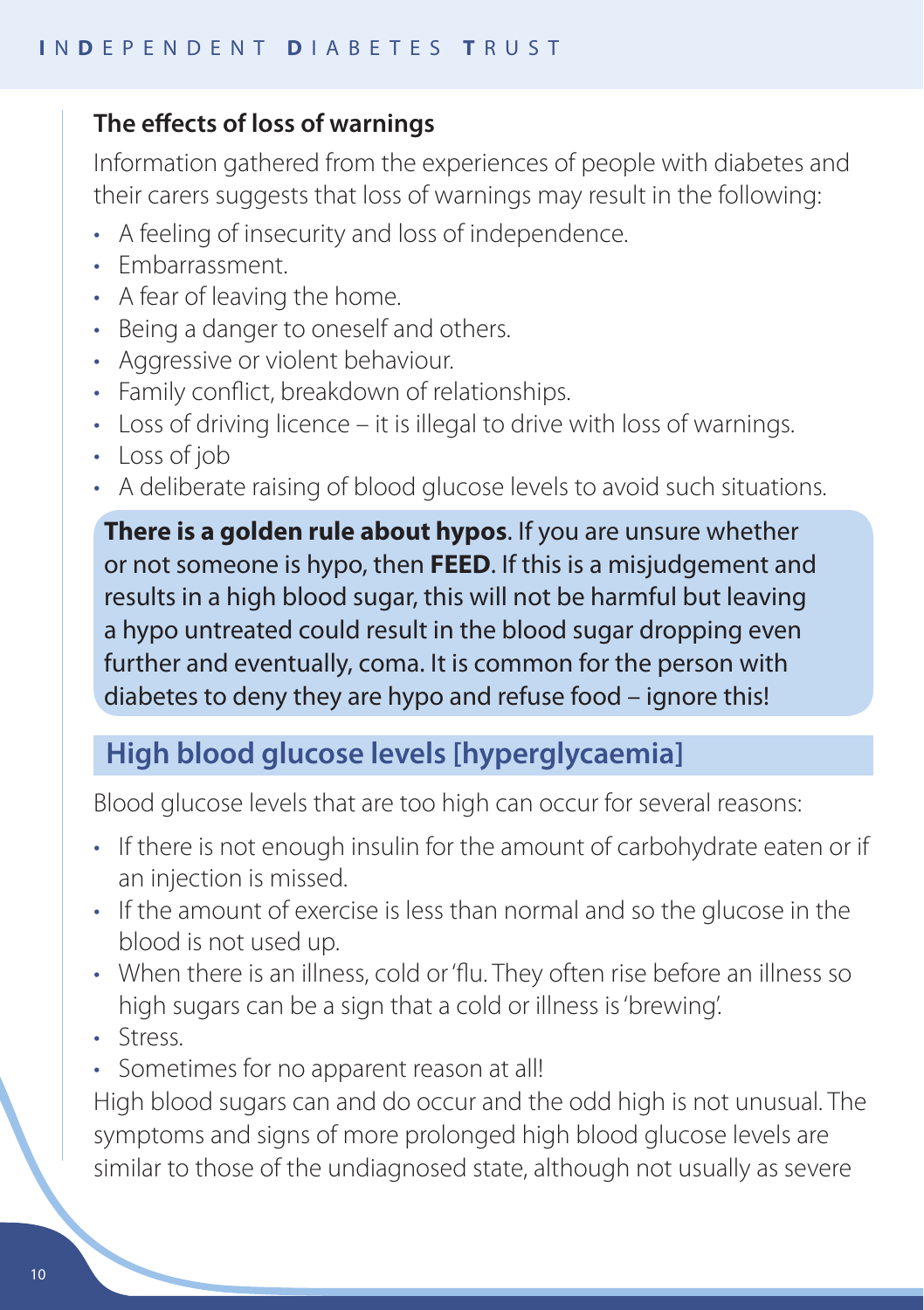unless the highs are present for some days. If this is the case and blood sugar readings are high for a prolonged period, then medical advice is necessary. Many people with diabetes treated with insulin will increase **Insulin or tablets Diet Exercise** their dose of insulin to deal with this situation, without consulting the doctor or nurse.

# **Three important factors in the treatment of Type 1 diabetes**



There are three important factors in the treatment of Type 1 - insulin, diet and exercise. There is an important relationship between all three as they all affect blood sugar levels and they all affect each other. The aim of treatment is to try to achieve blood glucose levels that are as near normal as possible or the target blood glucose set by you and your diabetes team.

# **Insulins**

## **Types of insulin [also known as species of insulin]**

- For nearly 60 years all people with diabetes who required insulin treatment used animal insulin. Originally this was beef insulin but in the 1970s highly purified pork insulin also became available. All insulins are now highly purified.
- In 1982 genetically engineered, so-called'human' insulin was introduced and about 85% of people using insulin were transferred to human insulin on the assumption, not evidence or proof, that it was better than animal insulin.
- In the late 1990s the first insulin analogue was introduced. Analogue insulins are made from'human'insulin by genetically engineering it again.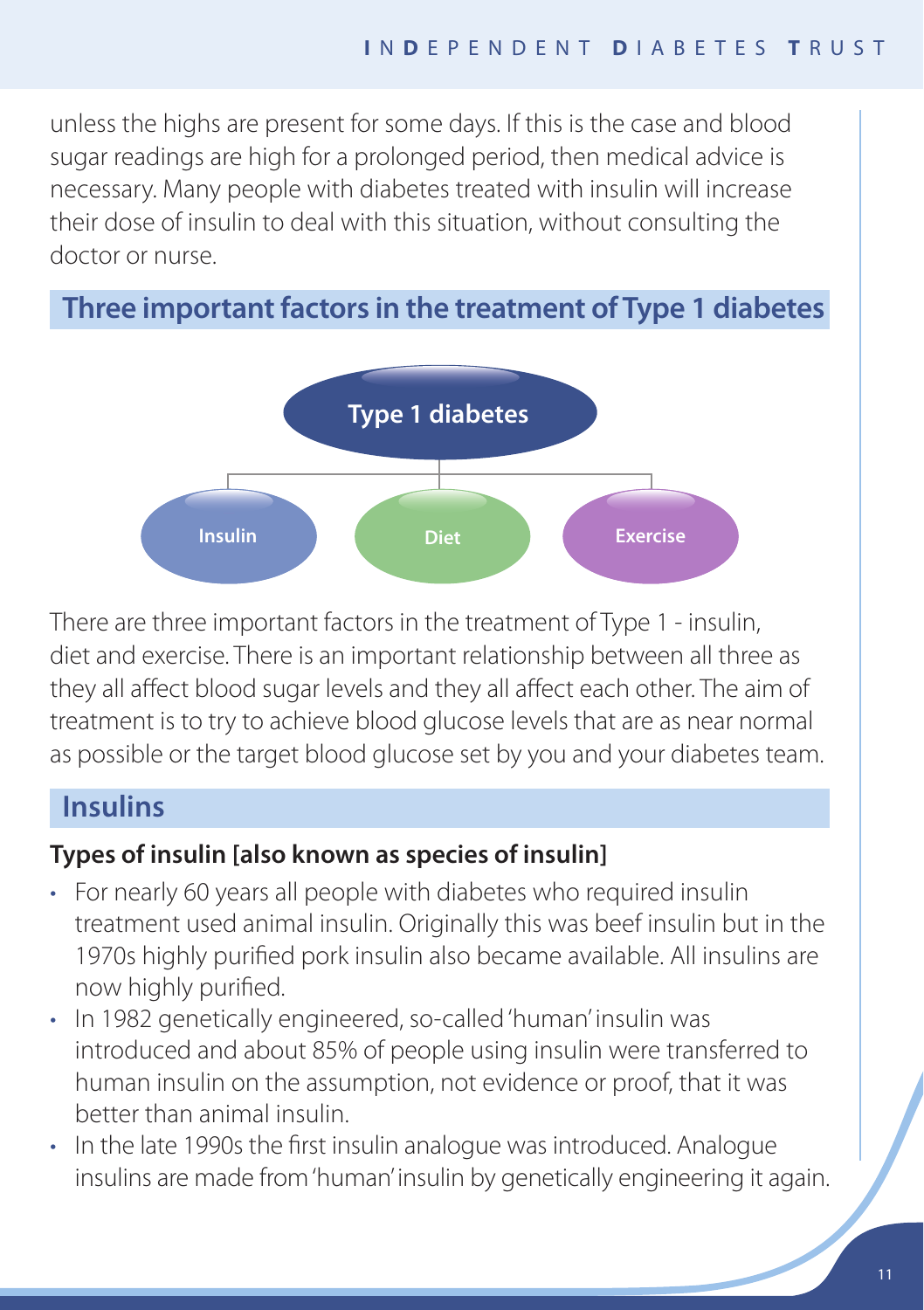So, in the UK, there is a choice of insulin analogues, human and animal insulins and all are available on an NHS prescription. Insulin analogues are now prescribed to more people than the other insulins although NICE guidelines state that they should only be used in certain situations. Insulin analogues are significantly more expensive than all other types of insulin.

# **Action and duration times of insulins**

In Type 1 diabetes usually between 2 to 4 daily injections are given but even so, this does not mimic the body's normal action of insulin being produced according to need (that is the amount of carbohydrate eaten). Therefore, the amount insulin, its peak of activity and the duration of its action have to be balanced with the amount of food eaten and the level of activity or energy required.

Rapid and short-acting insulins are designed to work quickly to deal with the rise in blood sugar levels at meal times.

Intermediate and long-acting insulins are designed to be absorbed gradually and work in the background all the time.

## **Table 1 shows the different types of insulin according to their origin and length of action.**

| insulin  | <b>Rapid</b>                   | <b>Short</b>                                            | <b>Intermediate</b>                                     | Long                                             |
|----------|--------------------------------|---------------------------------------------------------|---------------------------------------------------------|--------------------------------------------------|
| Analogue | Apidra<br>Humalog<br>NovoRapid |                                                         |                                                         | Lantus<br>Levemir<br>Tresiba                     |
| Animal   |                                | Hypurin Bovine<br>Neutral<br>Hypurin Porcine<br>Neutral | Hypurin Bovine<br>Isophane, Hypurin<br>Porcine Isophane | Hypurin Bovine<br>lente<br>Hypurin Bovine<br>P71 |
| Human    |                                | Actrapid,<br>Humulin S,<br>Insuman Rapid                | Humulin I,<br>Insuman basal,<br>Insulatard              |                                                  |

Also available are pre-mixed insulins which are combinations of rapidacting or short-acting insulins with an intermediate-acting insulin. These are usually used where only two injections are day are required.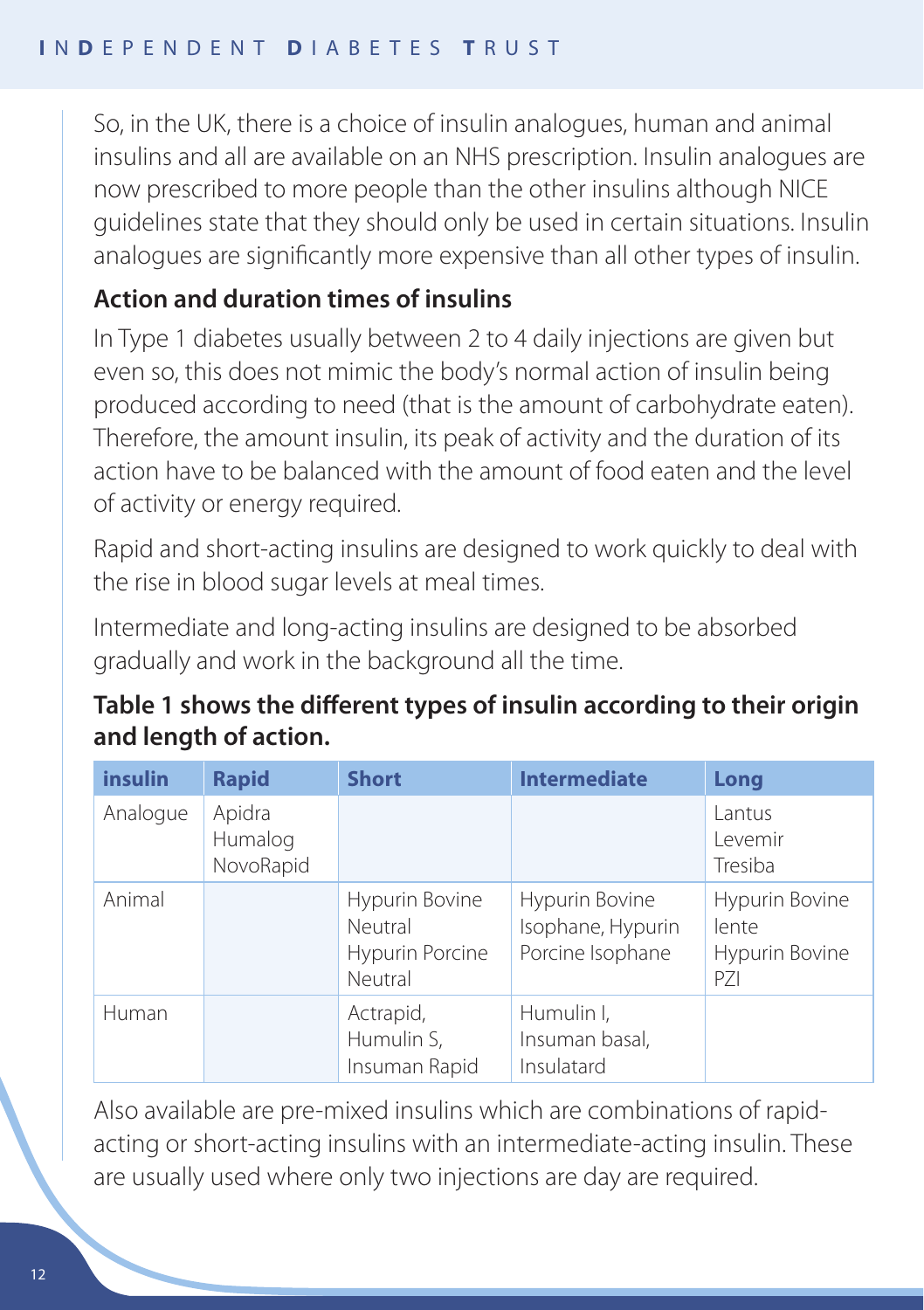# **Table 2 is a rough guide to the activity curves of the different insulins and the insulins are listed in order of their development.**

| Insulin type                 | <b>Onset</b>    | Peak [hours]                 | <b>Effective</b><br>duration [hours]  | <b>Maximum</b><br>duration [hours] |  |  |  |
|------------------------------|-----------------|------------------------------|---------------------------------------|------------------------------------|--|--|--|
| <b>ANIMAL</b>                |                 |                              |                                       |                                    |  |  |  |
| Regular [short]              | $0.5 - 2$ hours | $3 - 4$                      | $4 - 6$                               | $6 - 8$                            |  |  |  |
| <b>NPH</b><br>[intermediate] | 4-6 hours       |                              | $16 - 20$                             | $20 - 24$                          |  |  |  |
| 'HUMAN'                      |                 |                              |                                       |                                    |  |  |  |
| Regular<br>[short]           | 0.5 -1 hour     | $2 - 3$                      | $3 - 6$                               | $6 - 10$                           |  |  |  |
| <b>NPH</b><br>[Intermediate] | 2-4 hours       | $4 - 10$                     | $10 - 16$                             | $14 - 18$                          |  |  |  |
| <b>ANALOGUES</b>             |                 |                              |                                       |                                    |  |  |  |
| Rapid                        | Immediate       | Immediate to<br>about 1 hour | Tails off from peak<br>over 3-4 hours | About 4 hours                      |  |  |  |
| Lantus<br>[long]             | 2 hours         | None                         | 24 hours                              |                                    |  |  |  |
| Levemir<br>[long]            | 2 hours         | None                         | 14 or more hours                      |                                    |  |  |  |
| Tresiba<br>[long]            | N/K             | None                         | 24 hours                              |                                    |  |  |  |

## **It is important to remember…**

- The above chart is only a rough guide and insulins act differently in different people.
- The speed of action of injected insulin varies at different injection sites. For example, if Hypurin Porcine Neutral is injected above the umbilicus [tummy button] its speed of action is much quicker, and similar to a rapid-acting analogue, than if it is injected below the tummy button.
- The depth of the injection also affects the speed of action and it is important to have the correct sized needle for the amount of fat at injection sites.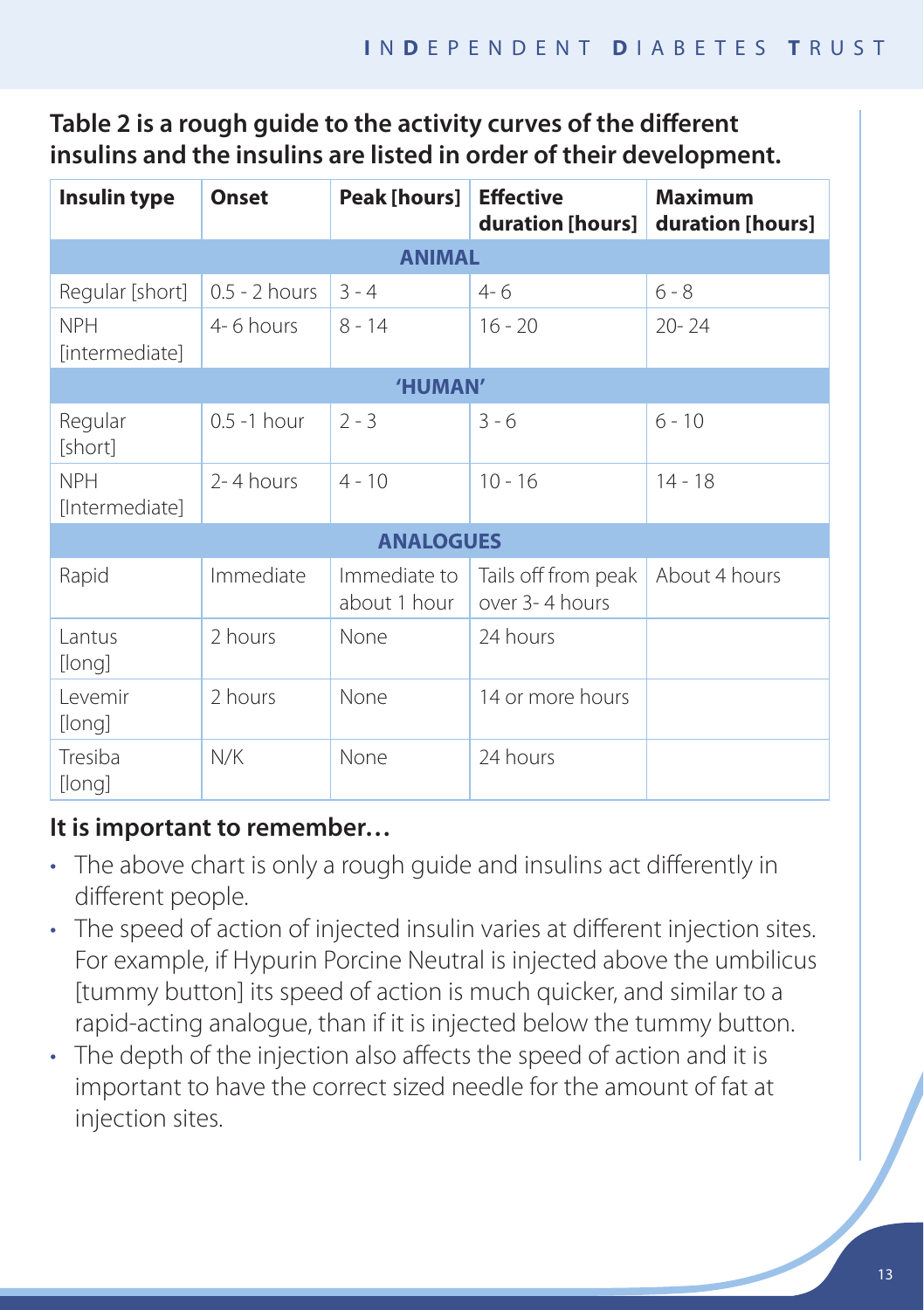## **Devices for injecting insulin**

**Pen** – most people use this device for injection as it is convenient and discreet.

**Needle and syringe** – some people prefer this method of injecting or they may be using a type of insulin that is only made in vials and not cartridges for a pen.





**Innolet** – this is a hand held device with a large dial used to measure the required number of units of insulin. It makes an audible click when a unit is dialled so is particularly useful for people with visual impairment or dexterity problems. Unfortunately, it is only available with certain brands and types of insulin.

**Insulin pumps** - some children and adults with Type

1 diabetes use insulin pump therapy [continuous subcutaneous insulin infusion or CSII] instead of injections. This is where there is a continuous infusion of short/rapid-acting insulin delivered by a short cannula under the skin with boluses of insulin



given to cover meals. It has distinct advantages and disadvantages and people who use a pump have to satisfy a strict set of criteria before they are prescribed one.

# **Rotation of injection sites**

In the days before insulins were highly purified [1970s], it was common for people with diabetes to develop lumps and dents at injection sites, one of the causes being repeated injections at the same places. This condition is called lipodystrophy which includes lipohypertrophy, the bumps, and lipoatrophy, the dents.

Lipodystrophy is a defect in the breaking down or building up of fat below the surface of the skin. The subcutaneous tissue which is the third layer of the skin into which insulin injections take place, contains fat and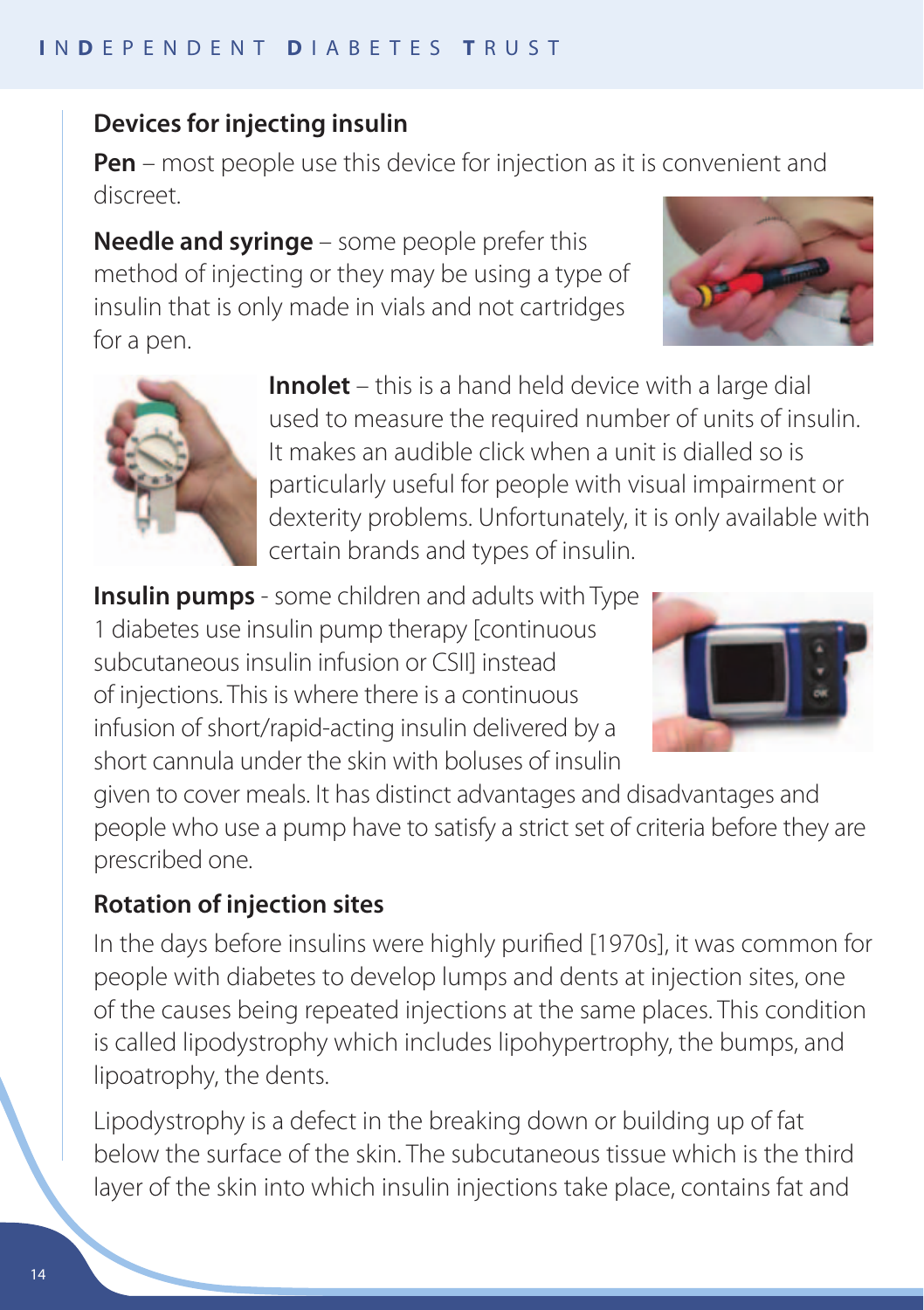connective tissue that houses larger blood vessels and nerves. The body pulls the injected insulin from the fatty tissue and this can result in a shrinking of the fatty tissue [atrophy] causing dents at the injection site.

With the arrival of purified insulins, in the 1970s there was a marked reduction in the numbers of people with lipoatrophy and it is now viewed as a rare complication of treatment with insulin analogues. However, it has been reported with most of the brands and types of analogue insulins in adults and children, so it does still occur.

One of the major problems with lipoatrophy is that if people continue to inject in these affected areas, it can lead to erratic insulin absorption which in turn leads to erratic blood glucose levels. There is no treatment if lipoatrophy does develop, so the best way is to prevent the problem from happening in the first place and this means rotating the injection sites and regular inspection of injection sites.

# **ANIMAL INSULIN SUPPLIES IN THE UK**

*Some people have adverse reactions to synthetic human and analogue insulins and have to use natural animal insulins.*

*Animal insulins are available on an NHS prescription in just the same way as other insulins. Even when suffering unaccountable symptoms and loss of warnings of hypoglycaemia, most people are not given the opportunity to try animal insulin.* 

*All too often people are not informed of their availability or worse still, they are told by health professionals that they are no longer manufactured. This is not the case and pork and beef insulins are supplied on the NHS by Wockhardt UK.*

# **Future availability:**

*In 2012 Wockhardt UK confirmed that they have no plans to discontinue beef and pork insulins. Wockhardt also export animal insulins for personal use to people in countries where they are no longer available.*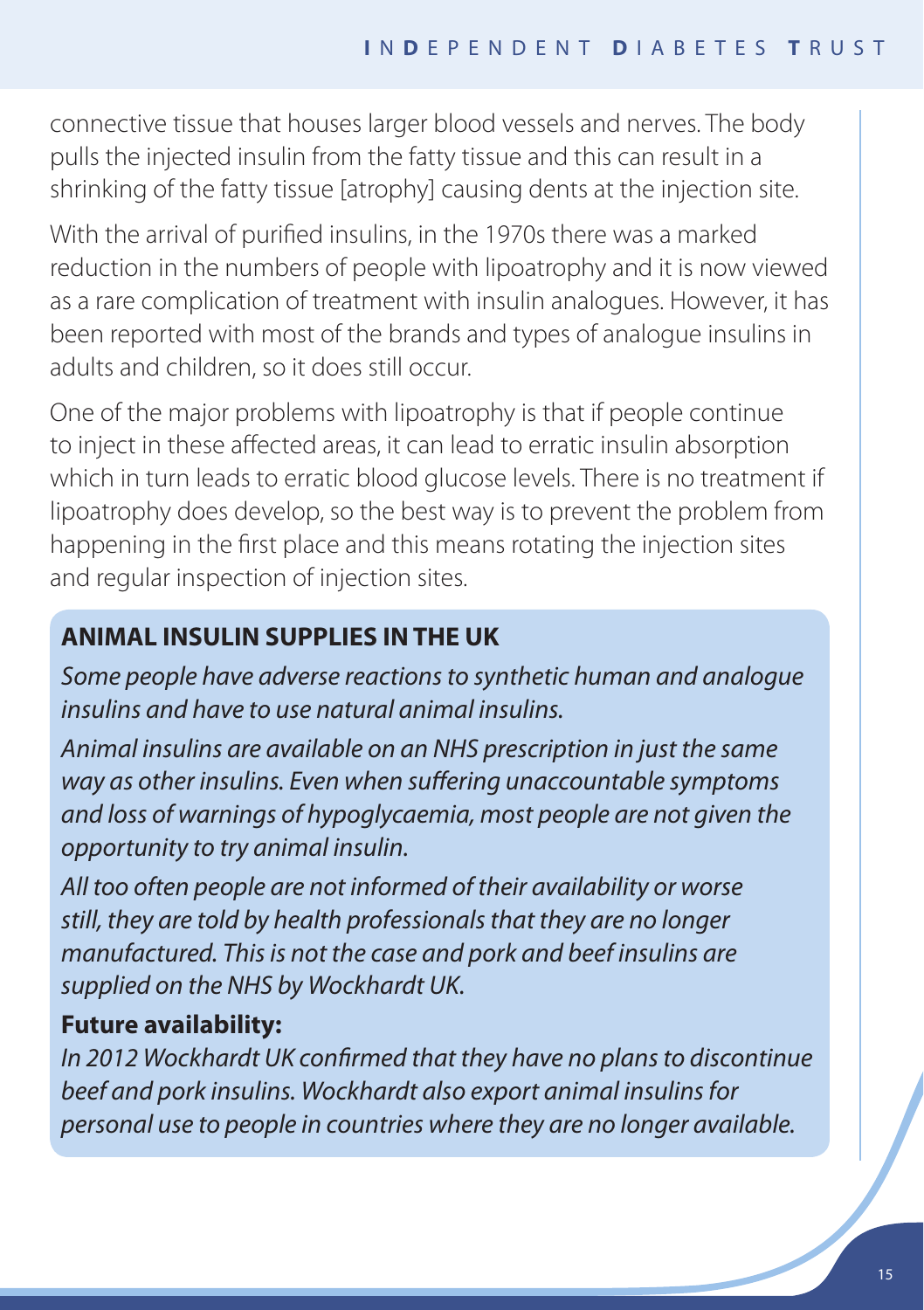# **Insulin Regimes**

NHS policy is to provide patient-centred care, defined by National Institute for Health and Care Excellence [NICE] as treatment that takes into account patients' need and preferences. Type 1 diabetes is a condition that is largely self-managed, so it is especially important that you are involved in decisions so that you can make an informed choice of the insulin and regime to suit your needs, your lifestyle and your preferences. It is also a condition that affects the people around you, your family or friends and so it is important that they have the opportunity to be involved in your choices, if that is what you wish. The most commonly used regimes are as follows:

## **Short or rapid-acting insulin at meal times with intermediate or long-acting insulin (basal bolus regime)**

- Rapid-acting insulin starts to act almost immediately and was designed to lower post-meal blood sugars but short-acting insulin takes between 20 to 30 minutes to start acting. However, short-acting insulin has the advantage of lasting longer than the rapid-acting insulins and it is still active by the next meal time. It is worth noting that for people who eat a high fibre diet of slow-acting carbohydrate, rapid-acting insulin may be too rapid acting as it will work before the carbohydrate has got into the system and this could result in hypoglycaemia.
- Intermediate insulins provide the background [basal] insulin and last for around 12 hours and therefore are best given twice a day [before breakfast and the evening meal] to give 24 hour background insulin cover.
- The long-acting analogues, Lantus and Levemir differ in the duration of action. According to the manufacturers, the duration of action of Lantus is 24 hours and the duration of Levermir is 12-14 hours or more [the manufacturers advise that it should be used once or twice daily].

## **Pre-mixed insulins morning and evening.**

These insulins are usually used twice a day. As they are a combination of 30% short-acting or rapid-acting and 70% intermediate-acting insulin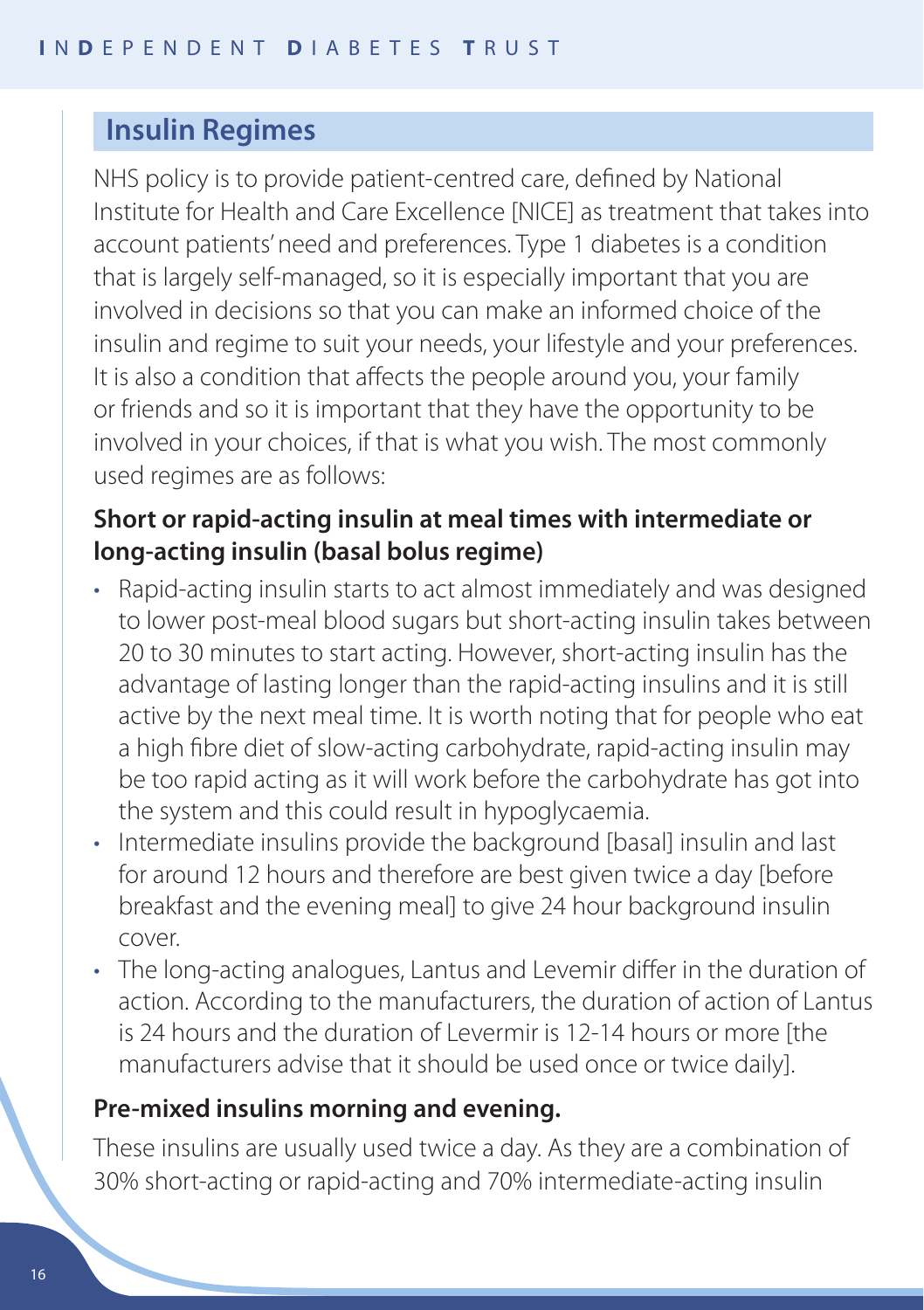given twice daily, they provide 24 hour basal insulin coverage. The drawback to pre-mixed insulins is less flexibility because the short/rapidacting insulin cannot be adjusted independently of the longer-acting insulin.

**Note**: Variations on these standard regimes can be introduced to suit individual lifestyles or to try to obtain more even blood glucose levels where people feel able to manage more complex regimes. Here are some examples:

- Pre-mixed insulins can be used with the addition of long or intermediate-acting insulins.
- If rapid-acting analogue insulin is too short-acting so that blood sugars go up before the next meal, a short-acting insulin with a longer duration can be given at the same time.
- If Hypurin Porcine Neutral is the short-acting insulin normally used but this does not act quickly enough after meals, a small dose of a rapid– acting insulin analogue can also be given with the meal. This may only apply with certain mealtime injections eg before breakfast if blood sugars are high in the morning.
- Small doses of short-acting insulin [human or animal] or rapid-acting analogue insulin can be given at any time of day to bring down unexpected high blood sugars. Alternatively taking exercise [brisk walk or cycle ride] can reduce the high blood sugar which may be preferable to giving extra insulin.

# **Factors that may influence your choices of insulin and insulin regimes**

**Insulin** - you have the choice of animal, human or analogue insulins.

**Diet** - the type of diet eaten may affect your choice of insulin. Here are just some examples:

• You may prefer a low carbohydrate diet to reduce your daily intake of insulin and reduce the risks of severe hypos by only needing small doses of insulin.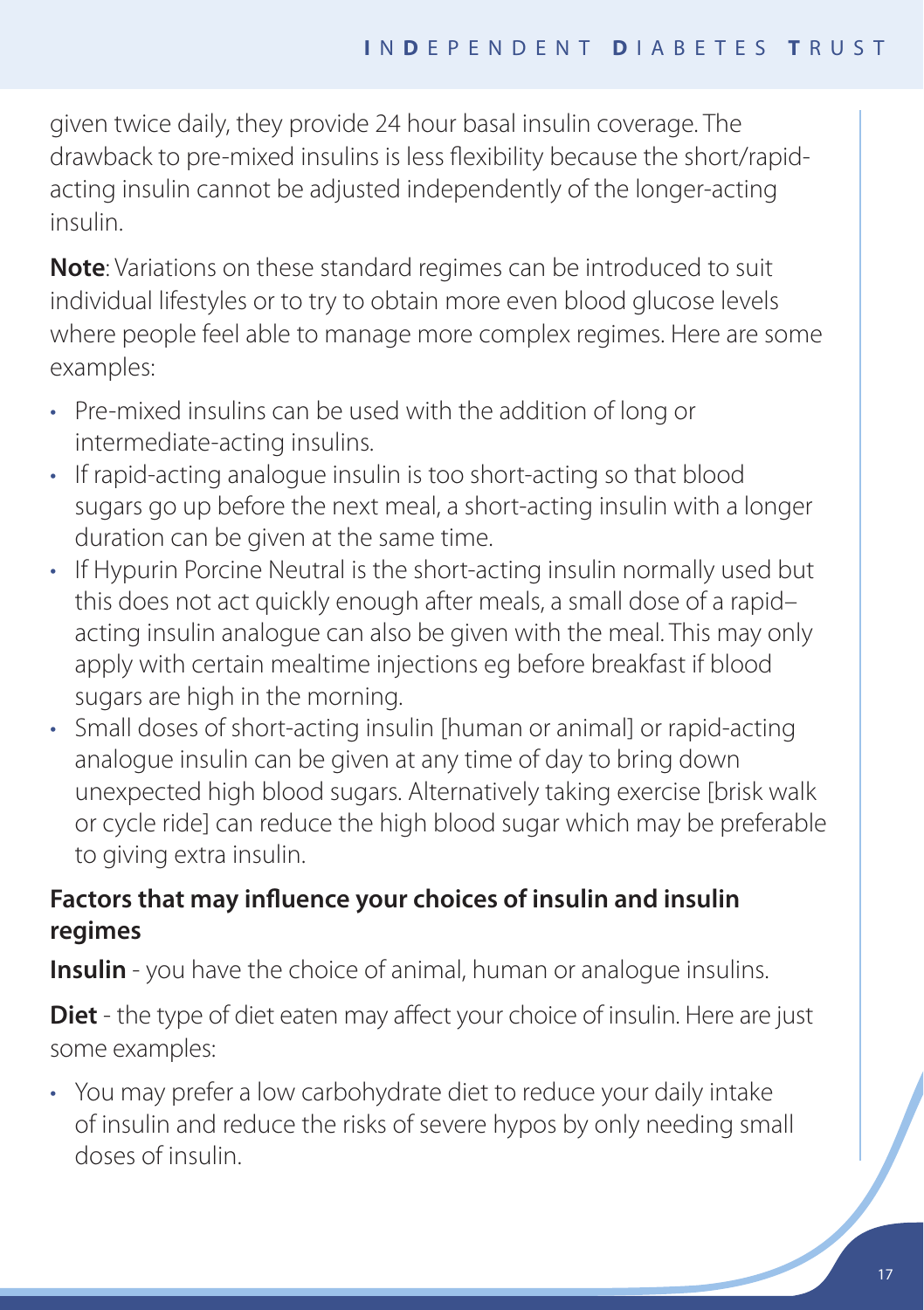- If you prefer a low carbohydrate diet it may mean that a lunchtime injection is not necessary eg if you eat salad with no carbohydrate.
- If meals are largely slow-acting carbohydrates, then animal or human insulin may be better than a rapid-acting analogue which acts too quickly and does not last long enough for the slow-acting carbohydrate.

**Practicalities, lifestyle and quality of life** - your lifestyle may be such that it influences your choice of insulin regime. Here are just some examples:

- If your job involves a lot of driving, you may consider that it is safer for you to run your blood sugars less tight than the target of near normal, so that you do not increase your risks of being hypo while driving.
- If you live alone, you may prefer to run your night time blood sugars a little higher to avoid the risk of a night hypo.
- If injecting at lunchtime is a problem, such as for children at school, then you may choose to use short-acting insulin and twice daily intermediate insulins that cover lunchtime carbohydrate eaten without the need for an injection.
- If you find multi-dose regimes difficult and confusing, you may find it easier to use a twice daily injection regime to give you a better quality of life.

# **Adverse reactions, safety and efficacy**

As with all new drugs, when new insulins are introduced to the market, it is important to be aware that they have only been used in trials involving a relatively small number of selected people, so they may not suit everyone. Adverse reactions may not show up until the new insulin is used in the wider diabetic population. In addition, the long-term safety and efficacy of new insulins are unknown, so you may prefer to stay with a previous insulin that has a history of safety and where any adverse reactions are known.

It is also important to remember that adverse reactions can show up immediately, within weeks or even years later. If you experience adverse reactions, or suspect an adverse reaction, you should report this to your doctor.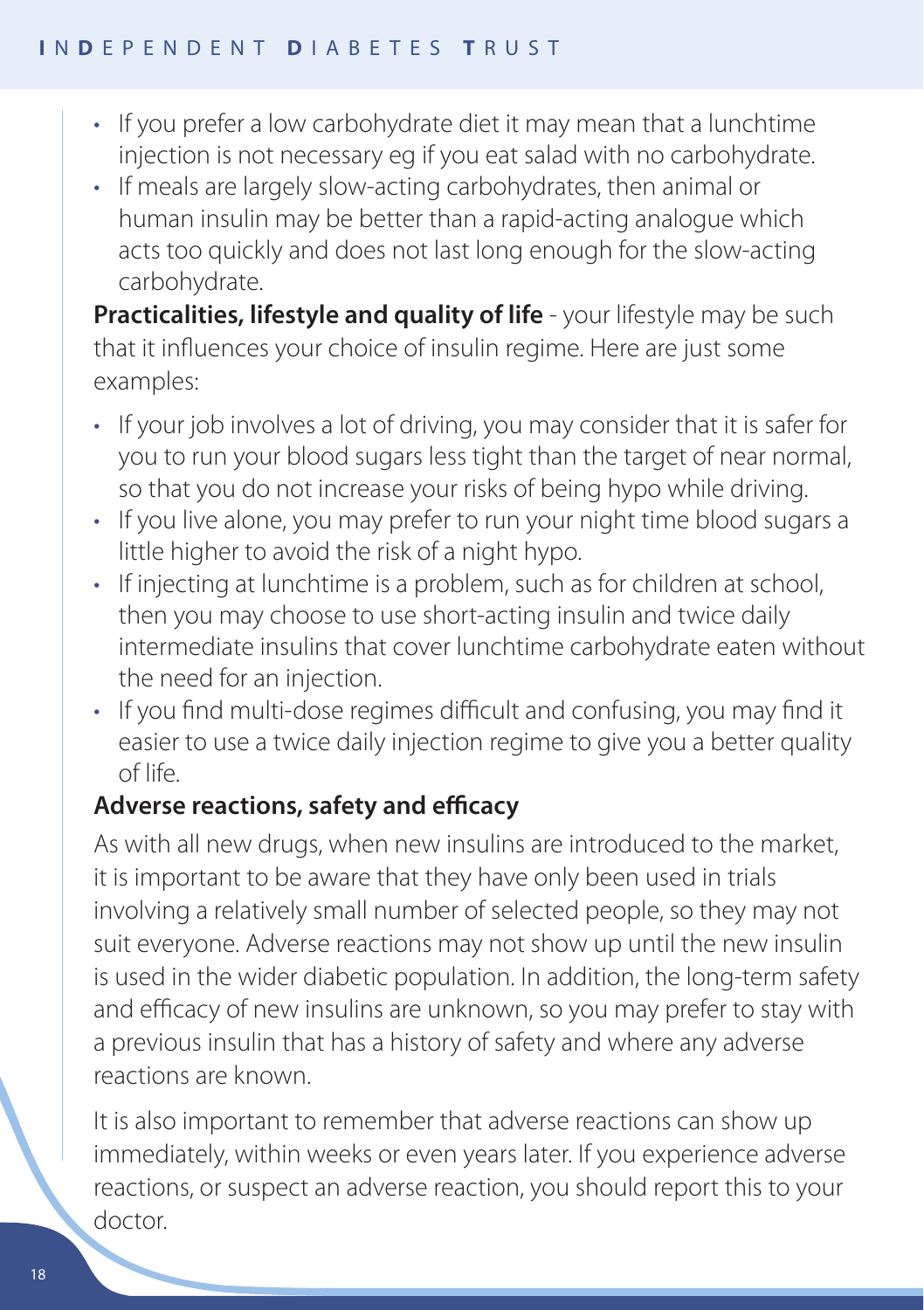*You have a choice of treatment and so IDDT recommends that you discuss your choice and the risks and benefits with your doctor or diabetes team.*

# **Diet**

# **Understanding Carbohydrates**

Carbohydrates are sugars and starches – bread, potatoes, rice, pasta, cereals and sugar. They provide the energy our bodies need for all its various activities. Energy is also supplied by fats and proteins. In Type 1 diabetes the amount of carbohydrates eaten has to be matched with the insulin dose and so carbohydrates are central to the treatment of Type 1 diabetes

# **The recommended diet**

The recommended diet in the UK for people with diabetes is the standard high carbohydrate, low fat, plenty of fruit and vegetables, which is the 'healthy diet' recommended for the general population.

Prior to 1986, the recommended diet for people with both Type 1 and Type 2 diabetes was a restricted carbohydrate diet. In people with Type 1 diabetes, this involved matching the insulin dose to the amount of carbohydrates eaten and many people continued to follow this diet. There is now a trend to return to this diet and many people are taught to count the carbohydrates they eat and match this with the correct dose of insulin.

Some people also follow a low carbohydrate diet which results in lower doses of insulin being necessary and this in turn often results in less variable blood sugars and less weight gain. Despite a resistance to the low carb diet on the part of many healthcare professionals, there is now evidence that a low carbohydrate may well be beneficial. However, as well as the amount of carbohydrate eaten being important, the type of carbohydrate is also important.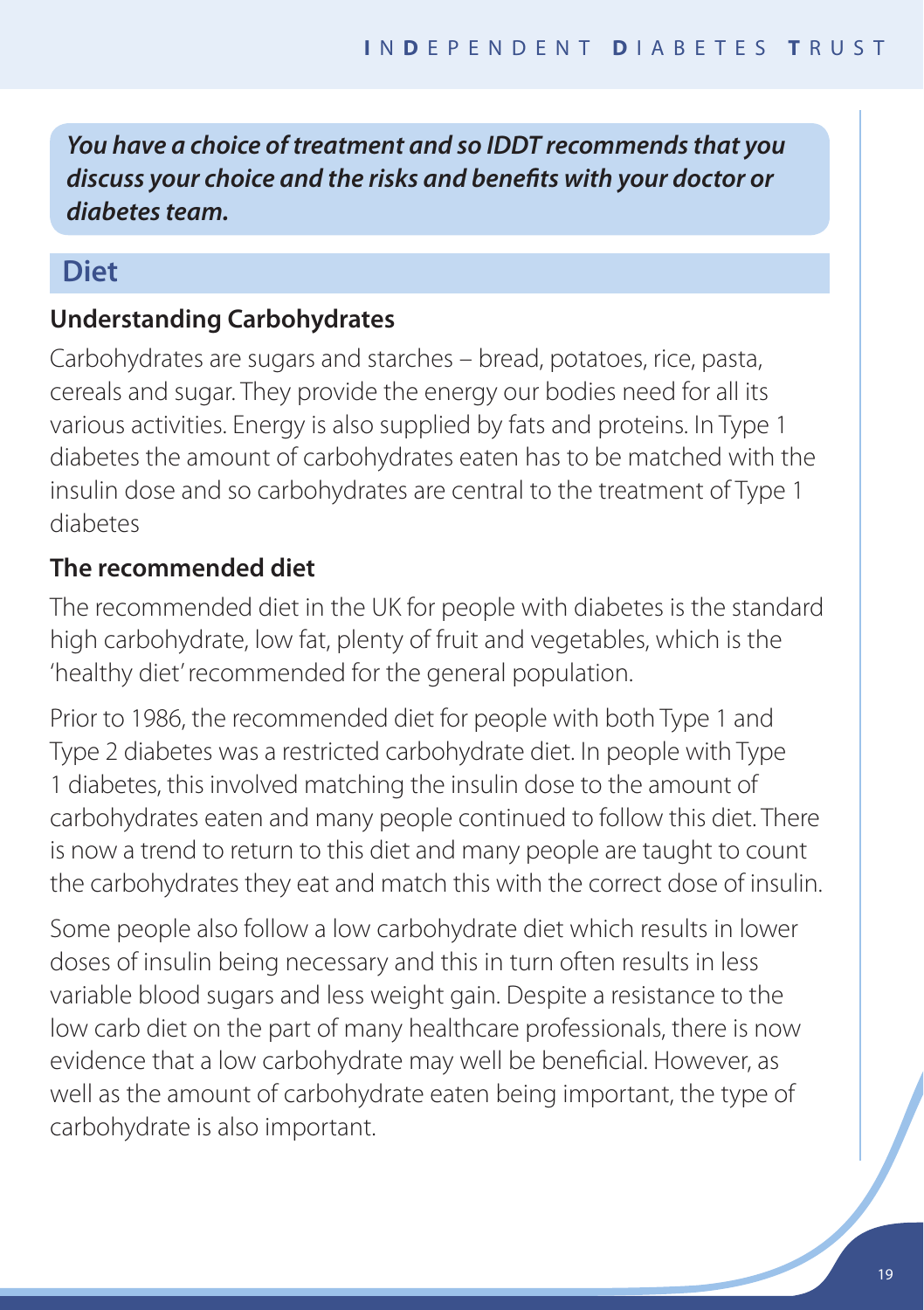## **What happens to the carbohydrates in someone without diabetes?**

- When we eat, beta cells in the pancreas produce insulin, a hormone which controls the glucose levels in the blood. The pancreas produces the right amount of insulin for the amount of carbohydrates we have eaten and this keeps the level of glucose in the blood within the normal range. [People WITHOUT diabetes have blood glucose levels within certain measurements – 4 to 7mmols/11
- The carbohydrates are converted into glucose which then goes into the blood and is carried around the body in the blood stream to provide energy wherever it is needed.
- If we have eaten more carbohydrates than we need for energy at a particular time, then the excess glucose is stored in the liver as glycogen. This is used for extra physical activity, or occasions when the blood glucose levels drop unexpectedly, such as times of fear.

## **What happens to carbohydrates in people with Type 1 diabetes?**

- In people with diabetes the cells in the pancreas cannot produce insulin. When carbohydrates are eaten, no insulin is produced and so the glucose levels in the blood rise higher and higher.
- The body cannot cope with this and so the excess glucose is passed through the body into the urine. This means that people with untreated diabetes pee a lot to get rid of the excess glucose. In turn, this makes them thirsty because the body gets dehydrated. These are the classic signs of undiagnosed diabetes – thirst and peeing.
- The body becomes short of energy as a result of the glucose being excreted and the person feels tired. The body starts to burn fats to provide the necessary energy and there is weight loss. Treatment is essential at this stage and it is often an acute emergency situation. As the body does not produce its own insulin, the treatment of Type 1 diabetes is always with insulin. In the person without diabetes, insulin is produced in response to carbohydrates eaten but in people with Type 1 diabetes, the insulin is given in regular doses, so it has to be balanced with the amount of food eaten and the level of activity / exercise. Therefore counting the carbohydrates eaten is an important part of controlling blood glucose levels.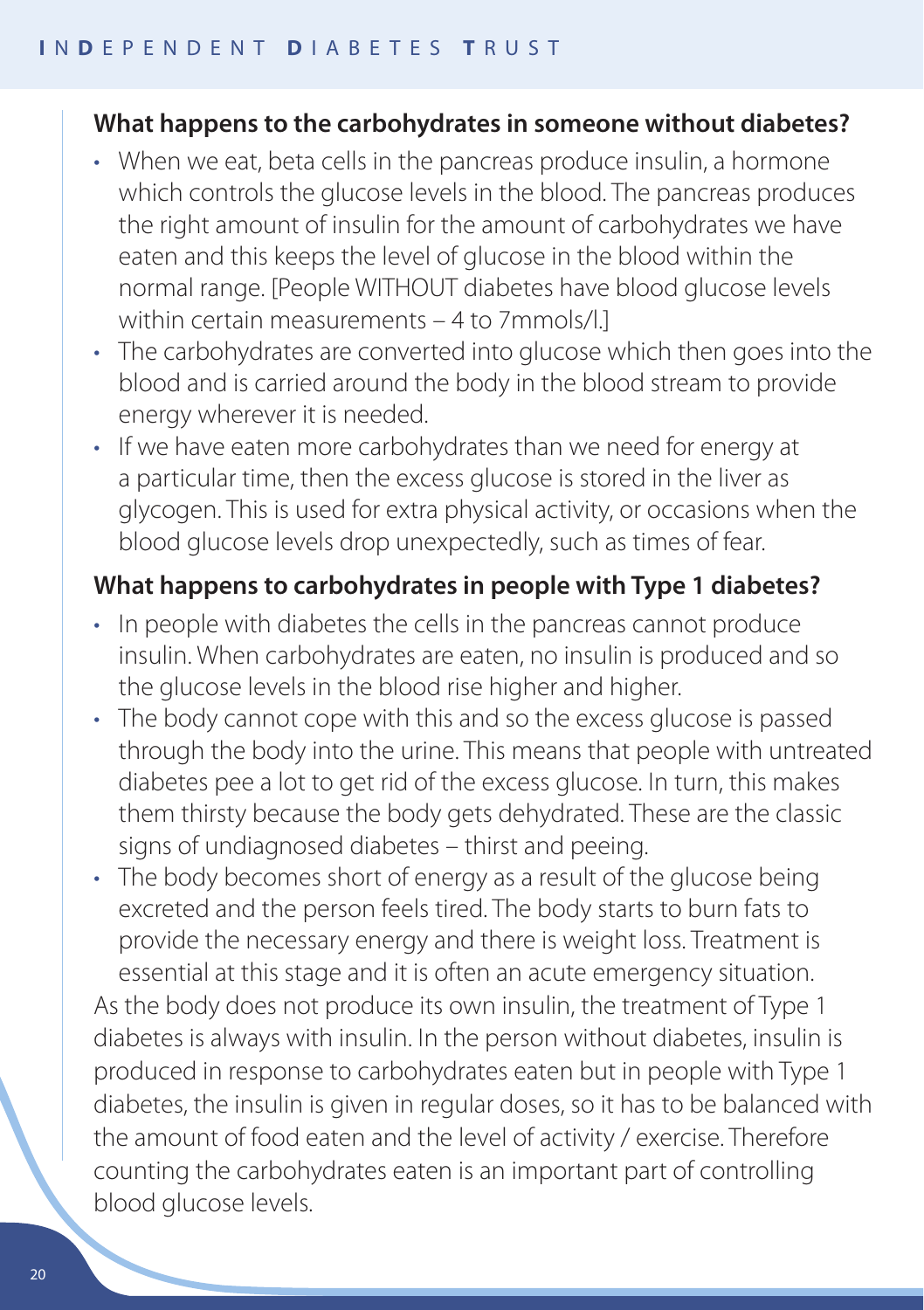## **The types of carbohydrate are important**

**Fast-acting carbohydrates [sugary foods]**, such as cakes and biscuits, will raise blood sugars more quickly and higher in people with diabetes. It may be necessary to increase the dose of insulin. Sugary carbohydrates tend not to last as long in the body so blood sugars may drop before the next meal. They also tend to make blood glucose levels peak and trough.



Examples of 15g portions of fast-acting carbohydrate:

- 1 scoop or small block ice cream.
- 1 mini chocolate bar.
- 3 tsp sugar, jam or marmalade.
- • Small packet of crisps



# **Slow-acting carbohydrate [unrefined**

**carbohydrates]**, such as cereals and bread, do not raise the blood sugars as quickly or as high after eating. They last longer and therefore tend to give more even blood glucose levels and the amount of insulin needed may be less.

Examples of 15g carbohydrate portions of slower-acting carbohydrate:

- 1 medium slice of bread or toast, preferably granary or wholemeal.
- 4 tablespoons of breakfast cereal or 2 tablespoons of muesli.
- Half a pitta bread or chapatti.
- 2 boiled or baked potatoes, each the size of a small egg.
- 1 tablespoon of cooked rice or pasta.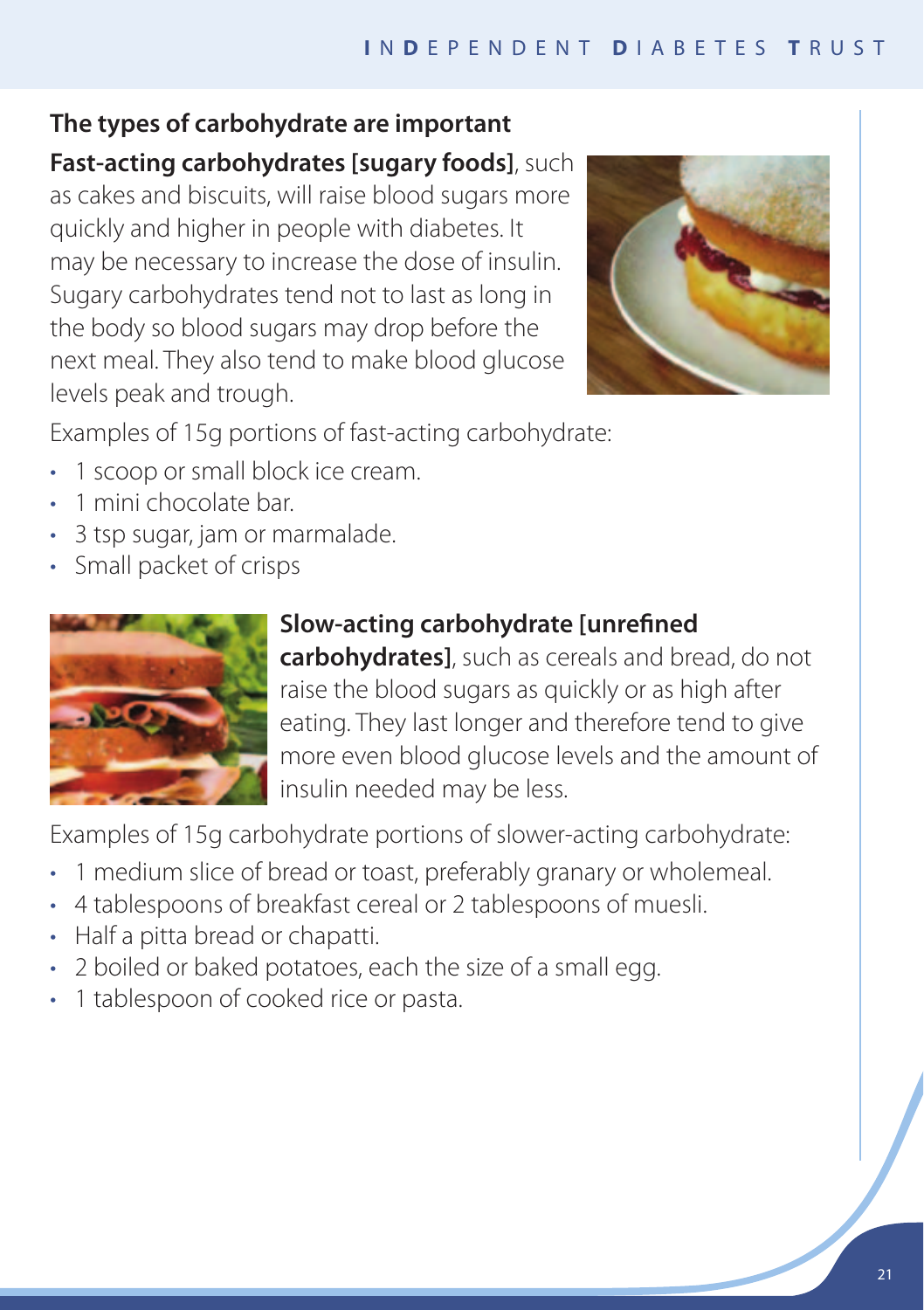## **Fruit and vegetables**

All of us are advised to eat 5-9 portions of fruit and vegetables a day. These foods are mainly low in fat (apart from avocados and olives), are full of vitamins and minerals, fibre and antioxidants, which have an important protective effect on the body,



which is particularly important for people with diabetes. However, it is worth remembering that fruits contain a form of sugar and therefore this needs to be taken into account when counting carbohydrates, eg 10 grapes contain 10 grams of carbohydrate but strawberries contain much  $| \rho \varsigma \varsigma |$ 

#### **Fats**

Fats provide some of the energy our bodies need. The healthy eating guidelines recommend that we should eat less fat, especially saturated fat in order to reduce the risk of heart disease and to keep blood cholesterol levels down. This can best be achieved by eating a varied diet with plenty of fruit, vegetables, whole grain cereals, pasta, rice and potatoes. As people with diabetes have an increased risk of heart disease, it is particularly important to reduce the fats in the diet.

## **Alcohol and diabetes**

Alcohol lowers blood glucose levels and this can result in hypoglycaemia. The tendency to hypo after alcohol can be within 4-6 hours but blood glucose levels can remain low for 24-36 hours after significant alcohol consumption. The carbohydrates that the alcoholic drink may contain do not offset the blood sugar lowering effect of the alcohol, so these should not be counted as part of your carbohydrate consumption.

In addition to the risk of hypos, alcohol impairs your judgement and so if you have diabetes, this means that you may not realise that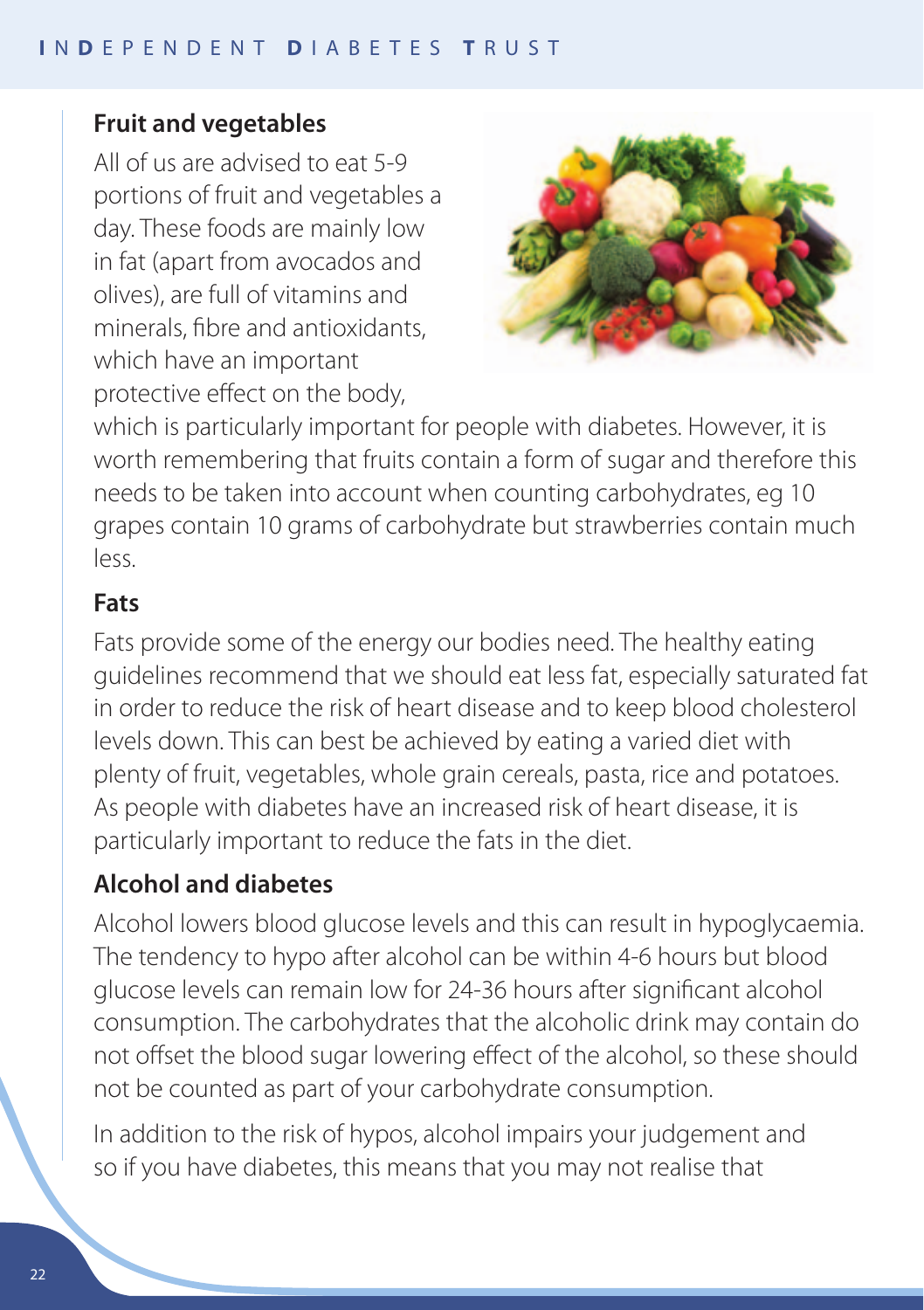you are having a hypo and so you will not treat it with sugary food. Furthermore, your friends may not realise that you are hypo and may simply assume that your 'odd' behaviour is because you are drunk. This is a dangerous situation and can result in a severe hypoglycaemic attack, unconsciousness, seizure and hospitalisation.

Having diabetes does not mean that you cannot or should not drink alcohol because this can affect your social life. However, it does mean that you should:

- Only drink in moderation, sensible advice whether you have diabetes or not.
- Learn by experience how alcohol affects you everyone is different.
- Take the appropriate steps to prevent a hypo and if necessary lower your insulin dose at the meal prior to going out for a drink.
- The best time to drink is with a meal.
- If you are not having a meal with your alcohol, then it is a good idea to nibble carbohydrate [eg crisps] throughout the evening.
- Never drink alcohol before a meal
- • Have an extra bedtime snack before going to bed. Remember the alcohol could lower your blood glucose during the night while you are asleep, resulting in a night hypo. The alcohol may also make you sleep more soundly and so the hypo warnings may not wake you.

The InDependent Diabetes Trust (IDDT) has published a booklet, '*Diabetes – Everyday Eating*'which contains 28 days of meals for breakfast, lunch and dinner.

This can be obtained by contacting IDDT, Tel 01604 622837, email enquiries@iddtinternational.org or by writing to IDDT, PO Box 294, Northampton NN1 4XS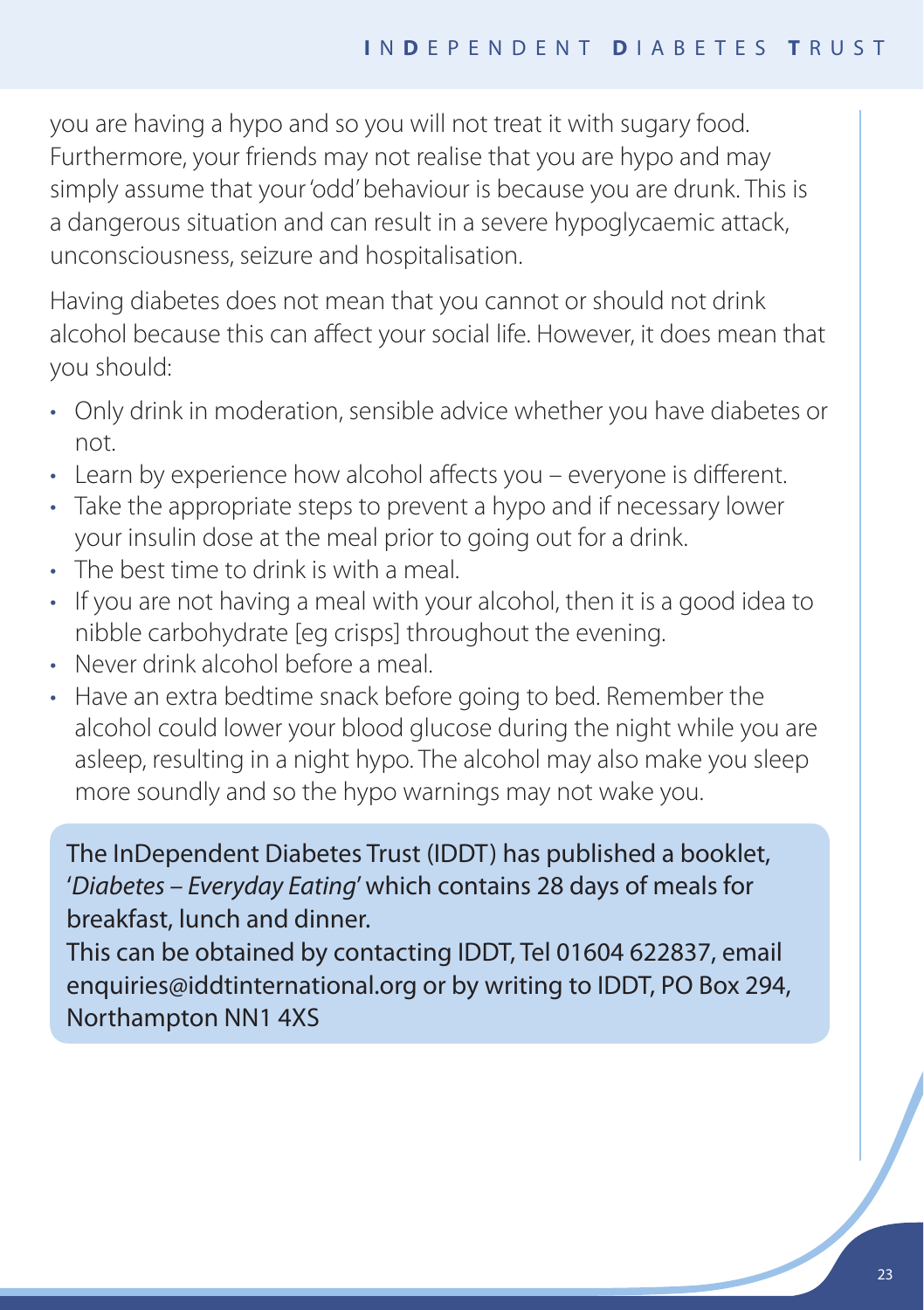# **Exercise**

It is recommended that the general population takes exercise – at least 30 minutes brisk walking, 5 days a week. However, this particularly applies to people with diabetes because they are at greater risk of coronary heart disease and regular exercise reduces this risk.

# **Exercise and Type 1 diabetes**

- Physical activity can reduce the daily insulin intake.
- Physical activity appears to raise HDL [good] cholesterol levels but it does not affect LDL [bad] cholesterol levels.
- It lowers blood pressure or prevents it from developing.
- It helps to reach and maintain a healthy weight.

# **Types of activity**

**Aerobic activity** – this type of exercise benefits your heart. It is any activity that is rhythmic and repetitive eg walking, swimming, cycling or dancing, which increase the body's demand for oxygen so making the heart and lungs work harder and more efficiently.

**Isometric exercise** - this increases muscle tension without moving a joint eg pushing against a wall. Isometric exercise does not help the heart and circulation. It should be avoided by people with heart disease or high blood pressure because it can increase blood pressure and put the heart under stress.

# **Exercise and the risk of hypoglycaemia [low blood glucose levels]**

Keeping fit is recommended for people with diabetes, including those being treated with insulin. However, injected insulin cannot mimic the response of a healthy pancreas to exercise.

When treated with insulin, exercise can cause hypoglycaemia at the time, or up to 12 – 14 hours or even longer after exercise. This is because the body uses up any circulating glucose to try to replace the glycogen stores in the liver that were used up during exercise. In addition, exercise increases the sensitivity of the body tissues to insulin, especially the muscles.



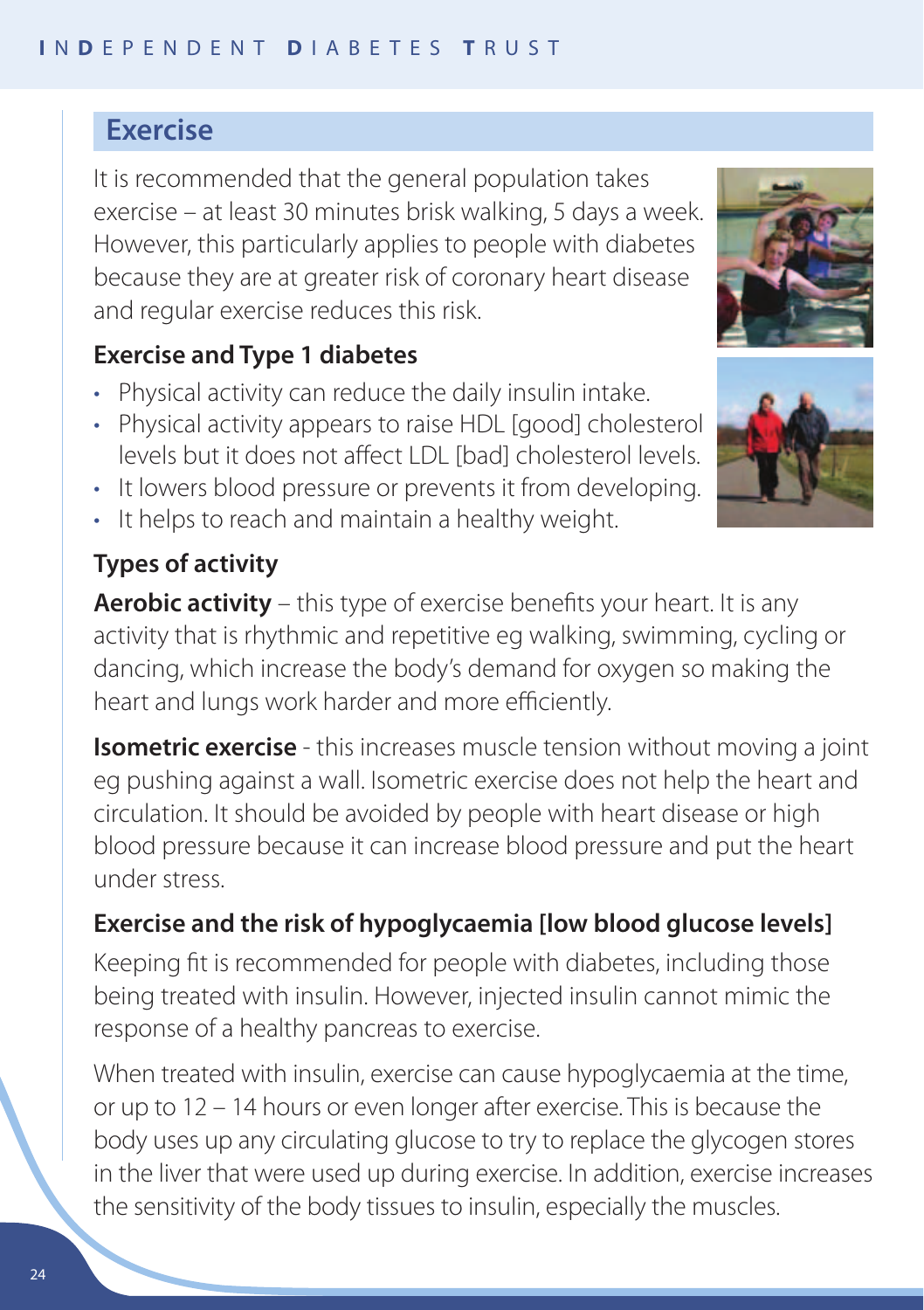# **It is important to eat sufficient carbohydrates before, during and after exercise to avoid hypoglycaemia by:**

- Eating a meal of slow-acting carbohydrates about an hour before exercising will keep your blood sugars steady during exercise. Examples: porridge, cereal or multi-grain bread.
- Eating fast-acting carbohydrate immediately after exercise will help to prevent hypoglycaemia and will help to re-stock the liver stores of glycogen which the body turns into glucose when needed. Examples: a piece of fruit, fruit juice or biscuits.
- Regular blood glucose monitoring is important when exercising to avoid both high and low blood sugars.

## **Sometimes blood glucose levels can be high after exercise**

We are all led to believe that exercise will lower blood glucose levels and it does, but there are times when exercise actually raises blood glucose levels. IDDT is often asked by people with Type 1 diabetes why this happens.

Exercise normally lowers blood glucose levels, often rapidly, because glucose is necessary for the extra energy needed quickly for exercise or physical activity. This is why exercise is a good way of reducing blood sugars that are a bit high instead of giving extra insulin which may have a knock on effect later.

However, while exercise does mostly lower blood glucose levels there are occasions when it can cause them to be high and the most common reasons are:

- blood glucose levels are too high when you start to exercise or
- if the exercise you are taking is strenuous.

Whenever blood glucose levels are too high, it always means that there is not enough insulin present to bring them down.

The muscles need energy for exercise and the quickest form of energy is glucose so the muscles temporarily increase their sensitivity and the same amount of insulin releases more glucose into the muscle cells so that they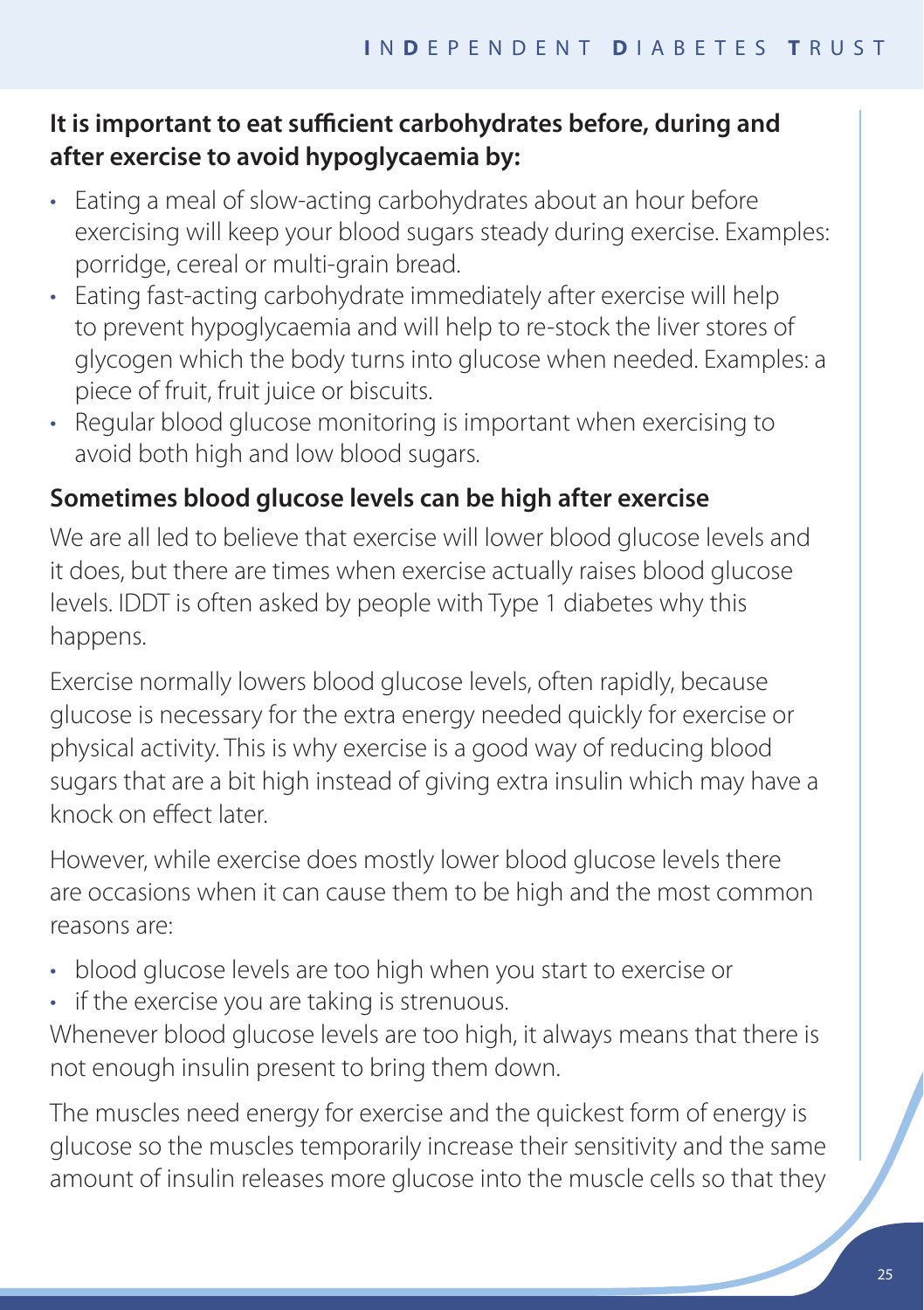can carry out the extra exercise. However, if there is not enough insulin in the muscles, they will not receive enough glucose from the blood, even if there is enough glucose in the blood. So the muscles send a signal that they need more energy and the body responds by releasing more glucose but as there is still not enough insulin in the muscles to convert the glucose into energy, the blood glucose levels rise. The muscles continue to send out the signals and more glucose is released, so the blood sugars continue to rise. So if blood sugars are high before exercising, exercise can cause them to rise even higher and the reason is not enough insulin. This is why you are advised not to exercise if your blood sugars are high.

#### **Strenuous exercise**

Strenuous exercise can have the same effect and can raise blood glucose levels. This is for the same reasons – not enough insulin. During very strenuous exercise the muscles send their signal for more energy and the body responds by releasing more glucose which in turn raises the blood glucose levels.

Under normal conditions the body uses about 60% of its energy from fat and 40% from glucose. The harder you work, the less fat is used and the more glucose is used until you reach a state of anaerobic activity [weight lifting, fast sprinting] which uses 100% glucose. Although it is not what we expect, the harder you exercise the more insulin your body needs to deal with the increased amount of glucose being released for energy.

With this anaerobic exercise, up to 17 times more glucose is required but such large amounts of glucose are not available from the bloodstream and via the insulin transport mechanism, so it is taken directly from the glycogen stored in the muscle. Insulin is used for the glucose to get into muscle cells so that it can be stored as glycogen but insulin is not needed when glycogen derived glucose is burned in the muscle. Glucose made from muscle glycogen cannot get into the bloodstream and is burned by the muscle in which it was stored but when the glucose is derived from muscle, the glycogen in the liver also produces extra glucose that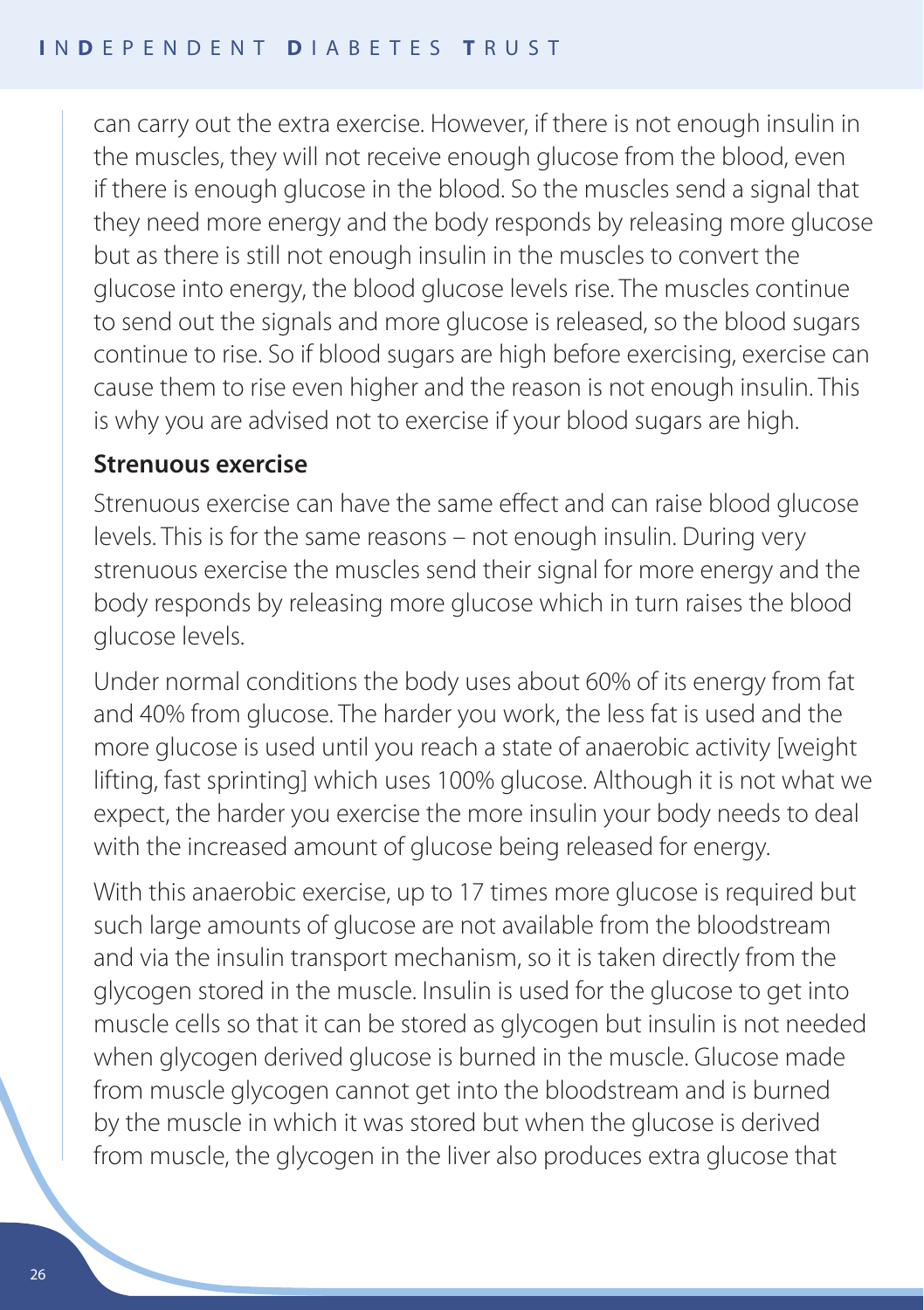goes directly into the blood stream and this is why strenuous exercise [anaerobic exercise] can cause the blood glucose levels to go up.

During strenuous exercise, glucose is the primary source of energy for the first 15 to 20 minutes of aerobic exercise and initially 70% comes from carbohydrates. After about 20 minutes, fat becomes the primary source of energy with 70% coming from fat. If the exercise then becomes anaerobic, glycogen reserves in the muscles are used and the muscles will use as much glucose as they need.

While high blood sugars after exercise are not what we expect, this somewhat complex explanation offers the reasons.

# **Education**



It has been estimated that on average most people only spend around 3 and a half hours a year with their diabetes health professionals, so both Type 1 and Type 2 diabetes are largely self-managed conditions. It is therefore important that people with diabetes receive education to help them to manage their condition.

The National Institute for Health and Care Excellence (NICE) Guidance (TA60) states that everyone with Type 1 diabetes and/ or their carer is entitled to a structured education programme at the time of diagnosis, then on an ongoing basis as necessary. Most people with diabetes in England and Wales are offered education, at least at the time of their diagnosis. However, the length, content and style of educational options varies greatly between services; some of the educational programmes offered are unstructured and very few have been formally evaluated, and few individuals who deliver education have been formally trained for this purpose.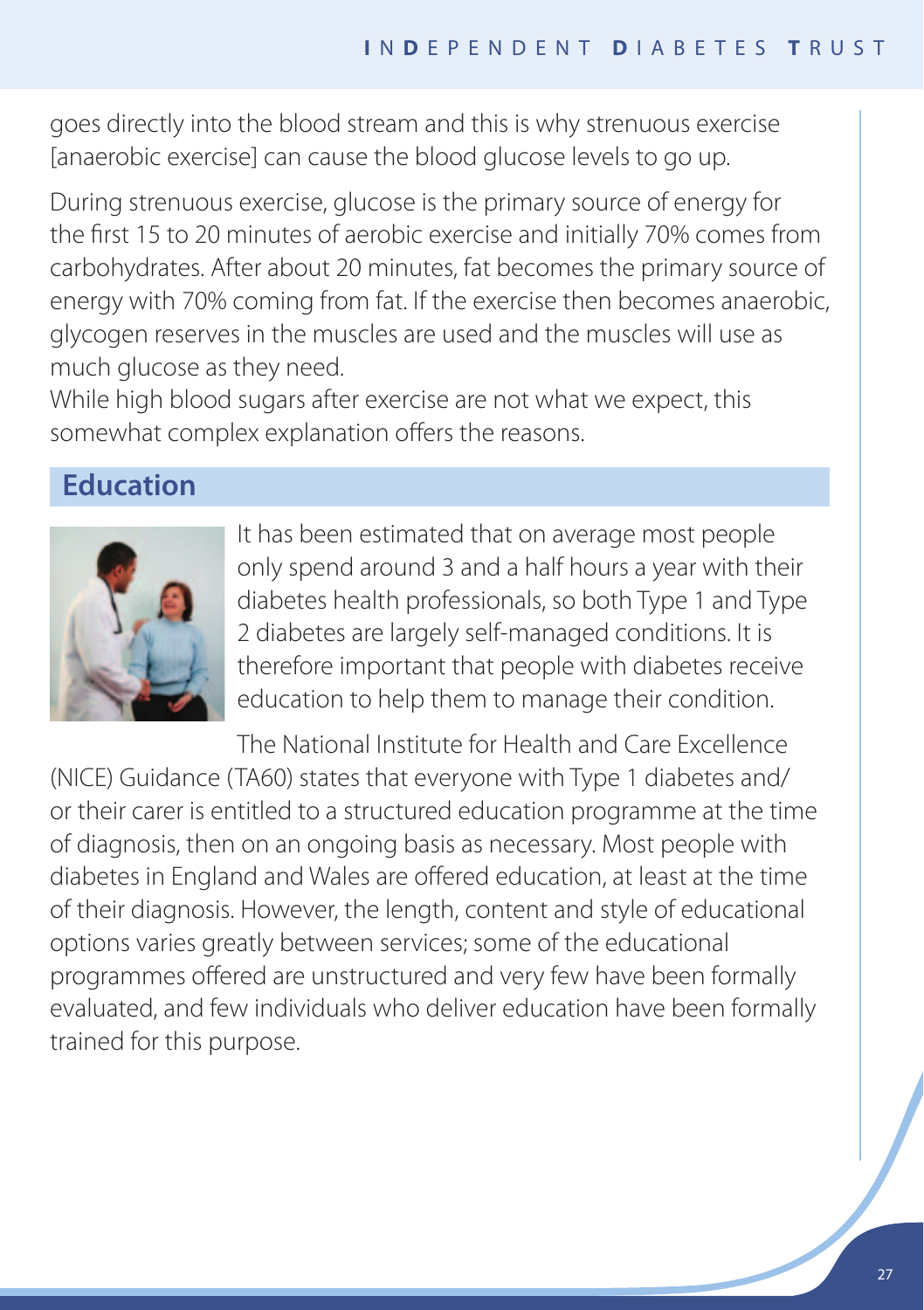#### **The key points from the NICE guidance:**

- Education should be provided by an appropriately trained multidisciplinary team to groups of people with diabetes, unless group work is considered unsuitable for an individual. Multidisciplinary teams providing education should include as a minimum, a diabetes specialist nurse (or a practice nurse with experience in diabetes) with knowledge of the principles of patient education and a dietitian.
- Sessions should be accessible to the broadest range of people, taking into account culture, ethnicity, disability and geographical issues, and could be held either in the community or at a local diabetes centre.
- Educational programmes should use a variety of techniques to promote active learning and adapted wherever possible to meet the different needs, personal choices and learning styles of people with diabetes, and should be integrated into routine diabetes care over the longer term.

To help people to live a long and healthy life with Type 1 diabetes, it is important that diabetes education is offered at diagnosis and in an ongoing way.

# **Measurement of blood glucose levels**

#### **Home blood glucose monitoring**



Regular self monitoring of blood glucose levels is the way people with Type 1 diabetes control their diabetes. This way they know what is happening to their blood sugars and whether they need to make any adjustments to their food intake, physical activity or insulin dose. Blood glucose tests give accurate

readings of the blood glucose level at that particular moment.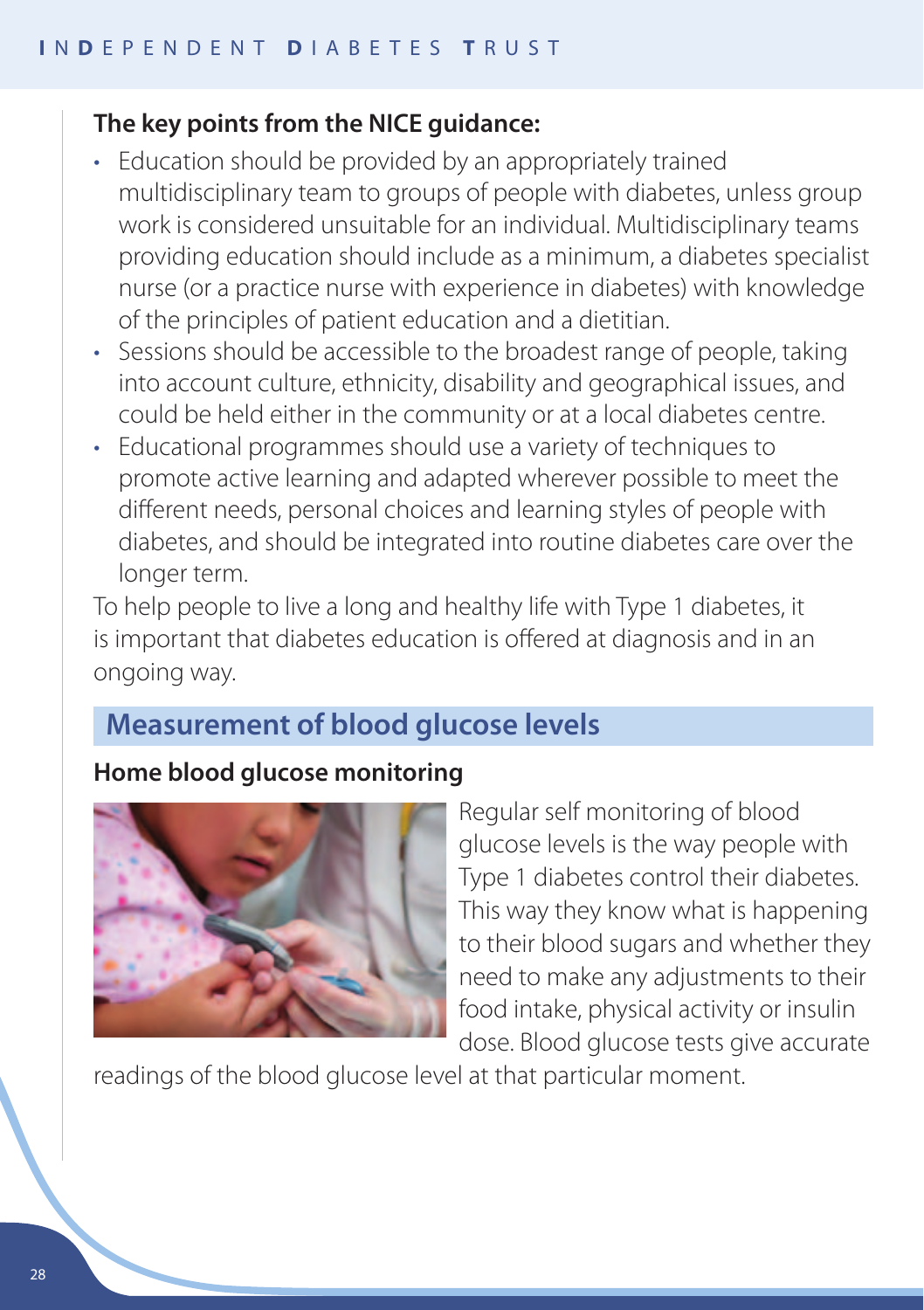## Blood glucose testing helps to maintain blood glucose control by:

- detecting high or low blood glucose levels
- monitoring trends or patterns in blood glucose levels
- helping to manage blood glucose levels during illness
- assessing the effects of different foods or changes in diet on blood glucose levels
- helping to manage blood glucose levels before, during and after physical activity.

Normal blood glucose levels in someone WITHOUT diabetes are between 4 and 7mmols/l. Most people with diabetes are encouraged to try to keep their blood glucose levels as near to normal as possible while avoiding them dropping too low. There are circumstances where this target is not always appropriate and recommended blood glucose levels may be higher, for example people who live alone, people who are at risk of hypoglycaemia and people who are elderly.

# **Results may vary**

It is important to remember that insulin injections or the delivery of insulin via an insulin pump, is not the same as the way the pancreas normally works, so test results can vary and it is not always possible to find an explanation. However, there are some common possible causes of blood glucose levels being too high or too low.

- After a hypo when extra carbohydrate / sugary food or drink has been eaten, then the next test results may be high.
- After exercise or physical activity tests results may be high or low.
- Illness can affect results and infections often cause blood sugars to rise.
- Stress can cause erratic test results, many people have high blood sugars when stressed.
- The weather can also affect results very hot and very cold weather often cause low blood sugars.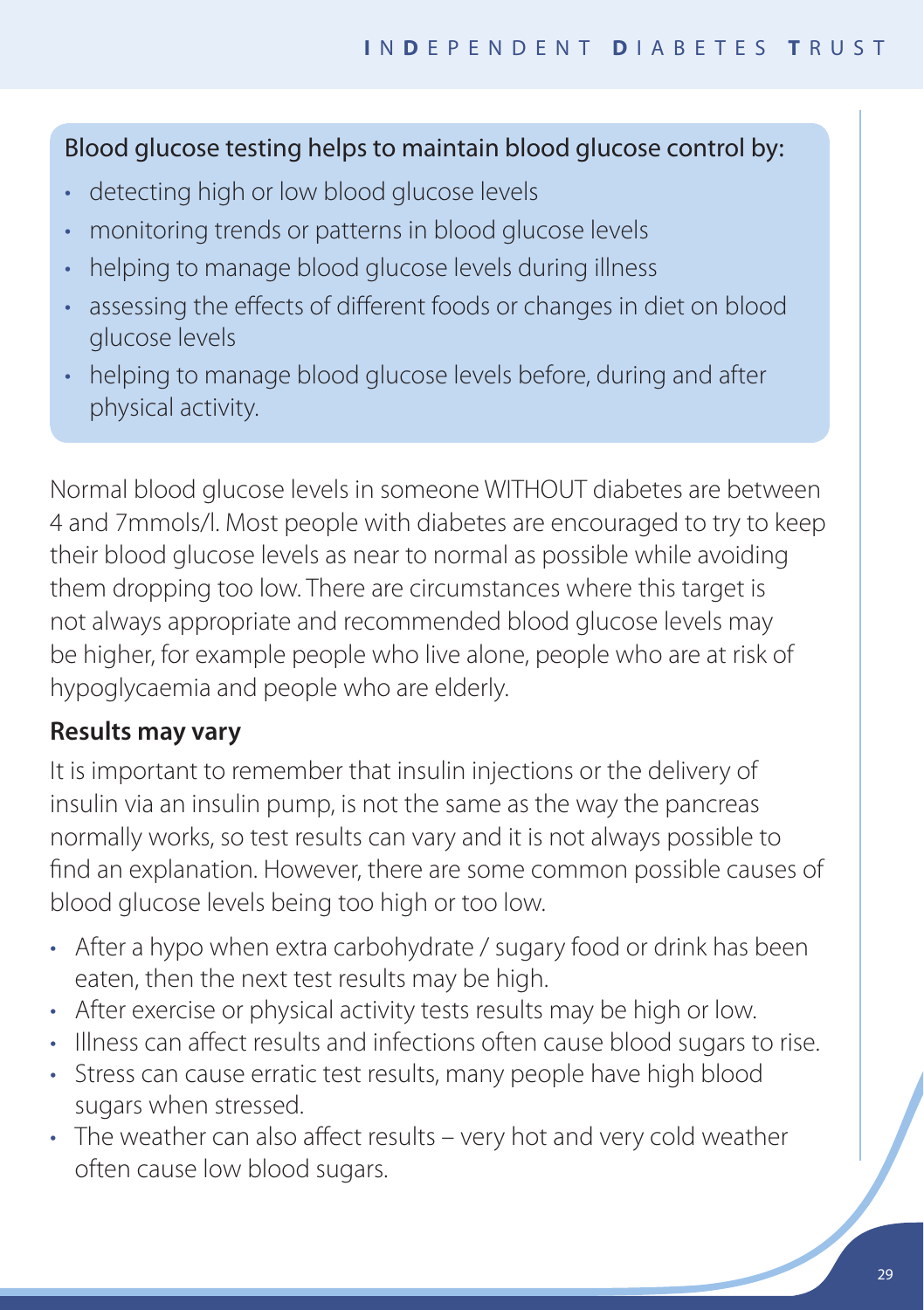#### **What does home blood glucose monitoring involve?**

A small drop of blood is needed and this is obtained by using a fingerpricking device. You should prick the side of the finger beside the fingernail, but not too close to the nail as this will be painful. Avoid using the forefinger and thumb and change the fingers at each test to avoid them becoming sore or the skin hardening. Gently squeeze your finger to obtain a droplet of blood, place this on the test strip and put the strip in the meter which then gives a reading of the blood glucose level in seconds.

## **Recommended target blood glucose levels**

Everyone with Type 1 diabetes should be treated as an individual and everyone is different so recommended targets are only a guide. You and your healthcare team should agree on the targets that are suitable for you.

- **Adults with Type 1 diabetes** should aim for 4 7 mmol/l before meals and no higher than 9mmol/l 2 hours after a meal.
- • **Children under 16 with Type 1 diabetes** should aim for 4 8 mmol/l before meals and no higher than 10mmol/l 2 hours after a meal.
- **Pregnant women with Type 1 diabetes** should aim for 3.5 5.9 mmol/l before meals and no higher than 7.8mmol/l one hour after meals.

There are many different meters on the market and your diabetes healthcare team will discuss these with you, show you how to test accurately and to know what action, if any, to take as a result of the test result.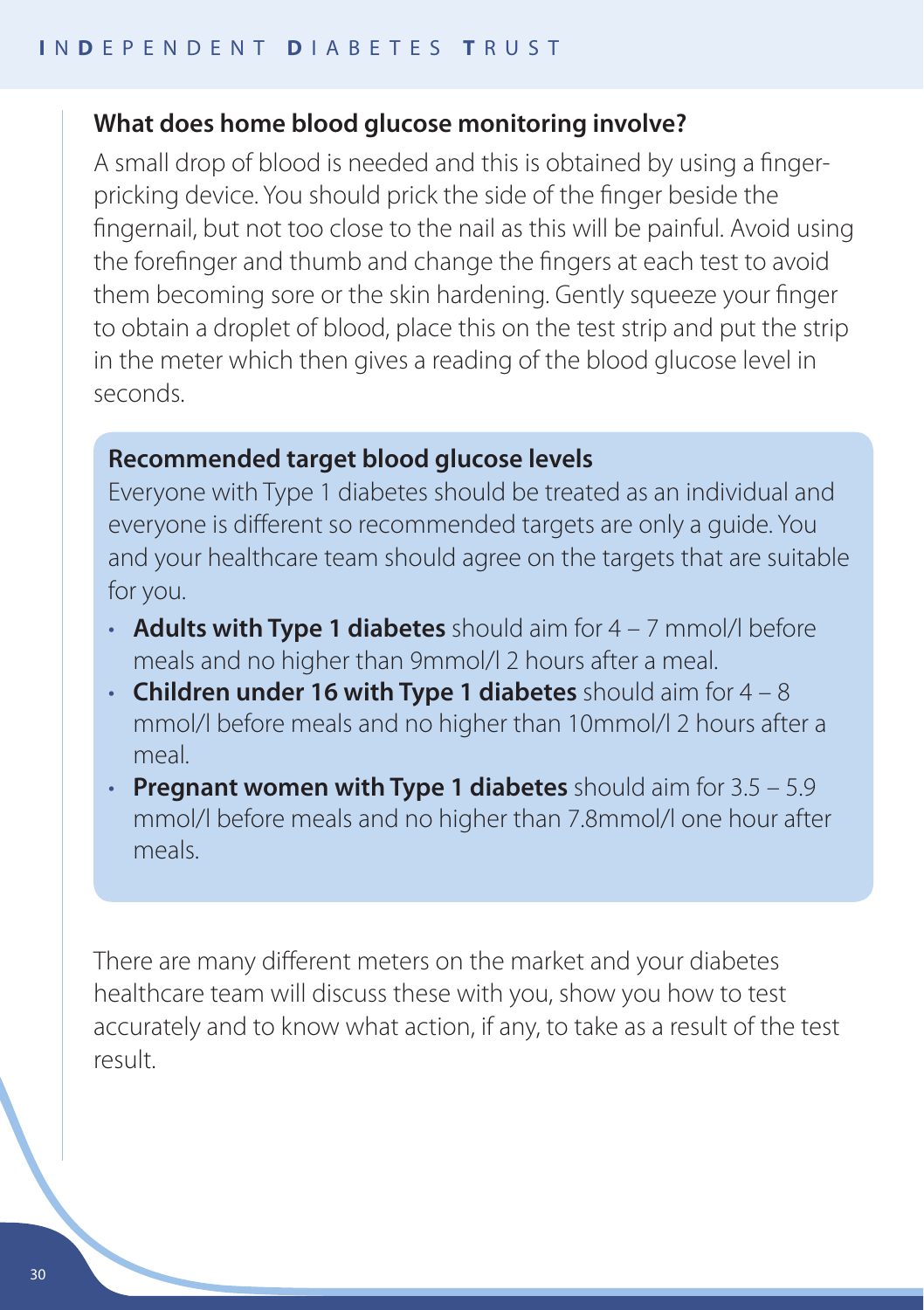#### **Points to remember**

- Wash your hands in water, especially important if you have been hypo and your fingers could be sticky. Do not use wet wipes because they could contain glycerine which would alter the results.
- If you do not obtain much blood after pricking your finger, hold your hands down so that the blood can flow to your fingers.
- Make sure that your hands are warm as it is harder to draw blood if they are cold and it is more painful.
- It is important to record your blood glucose test results as this will show any trends or patterns in your blood glucose levels. These can be recorded in a hand written diary, stored in your blood glucose meter or using a computer programme. The method of recording is not important as long as you have a record to discuss with your healthcare team so that any adjustments to treatment can be made, although with a hand written diary, you can add comments alongside the results.

## **Testing for ketones**

If you have Type 1 diabetes and your blood glucose levels rise to high (above 14mmolm/l) and remain high, you may develop diabetic ketoacidosis (DKA). This is a dangerous and potentially life threatening condition when there is not enough insulin in the body to transport the glucose from the blood to the cells where it is needed for energy. A different source of energy has to be found so the body burns fats and during this process, ketones are produced. You can test for ketones in the blood or urine using ketone strips or you may have a meter that is able to test for ketones.

If you find ketones in your blood or urine, you should seek medical advice.

#### **Blood glucose testing by your healthcare team**

There is also a blood glucose test that will be carried out by your healthcare team and this is called the HbA1c test. It measures the average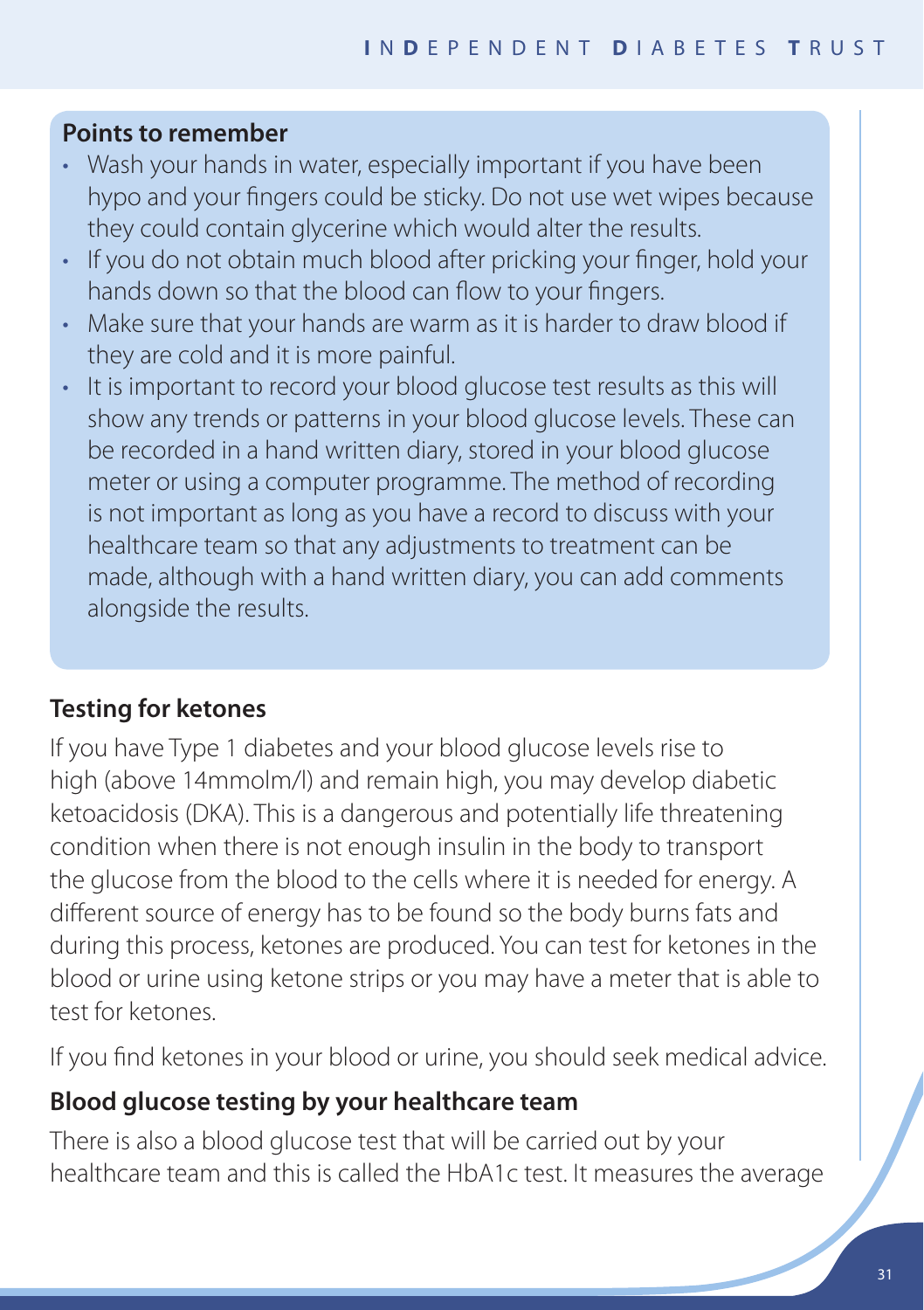blood glucose levels over the previous 8 weeks or so. For this test blood is taken from your arm and it either will have to be sent to a laboratory or some clinics have a machine that can give an instant result.

This test measures the amount of glucose being carried by the red blood cells in the blood. If blood glucose levels are too high, the excess glucose sticks to the red blood cells and the HbA1c test measures this to detect what has been happening to blood glucose levels over the previous 8 weeks or so.

**Note**: one of the problems with the HbA1c test is that it does not detect low blood glucose levels and therefore the results can be misleading. For instance, someone whose blood sugars frequently swing from high to low could appear to have a 'good' HbA1c because they are not high most of the time but as their blood sugars are erratic, they actually do not have the 'good' control implied by the HbA1c results.

# **HbA1c Converter**

HbA1cs used to be measured in percentages, and still are in some countries, but in the UK new measurements are now used and these are mmol/mol. The table below shows the conversion of percentage measurements to mmol/l.

| HbA1c measurement (%) | HbA1c (IFCC) measurement mmol/mol |
|-----------------------|-----------------------------------|
| 6                     | 42                                |
| 7                     | 53                                |
| 8                     | 64                                |
| 9                     | 75                                |
| 10                    | 86                                |
| 11                    | 97                                |
| 12                    | 108                               |
| 13                    | 119                               |

# **Target HbA1c**

Your healthcare team will discuss with you the HbA1c level that you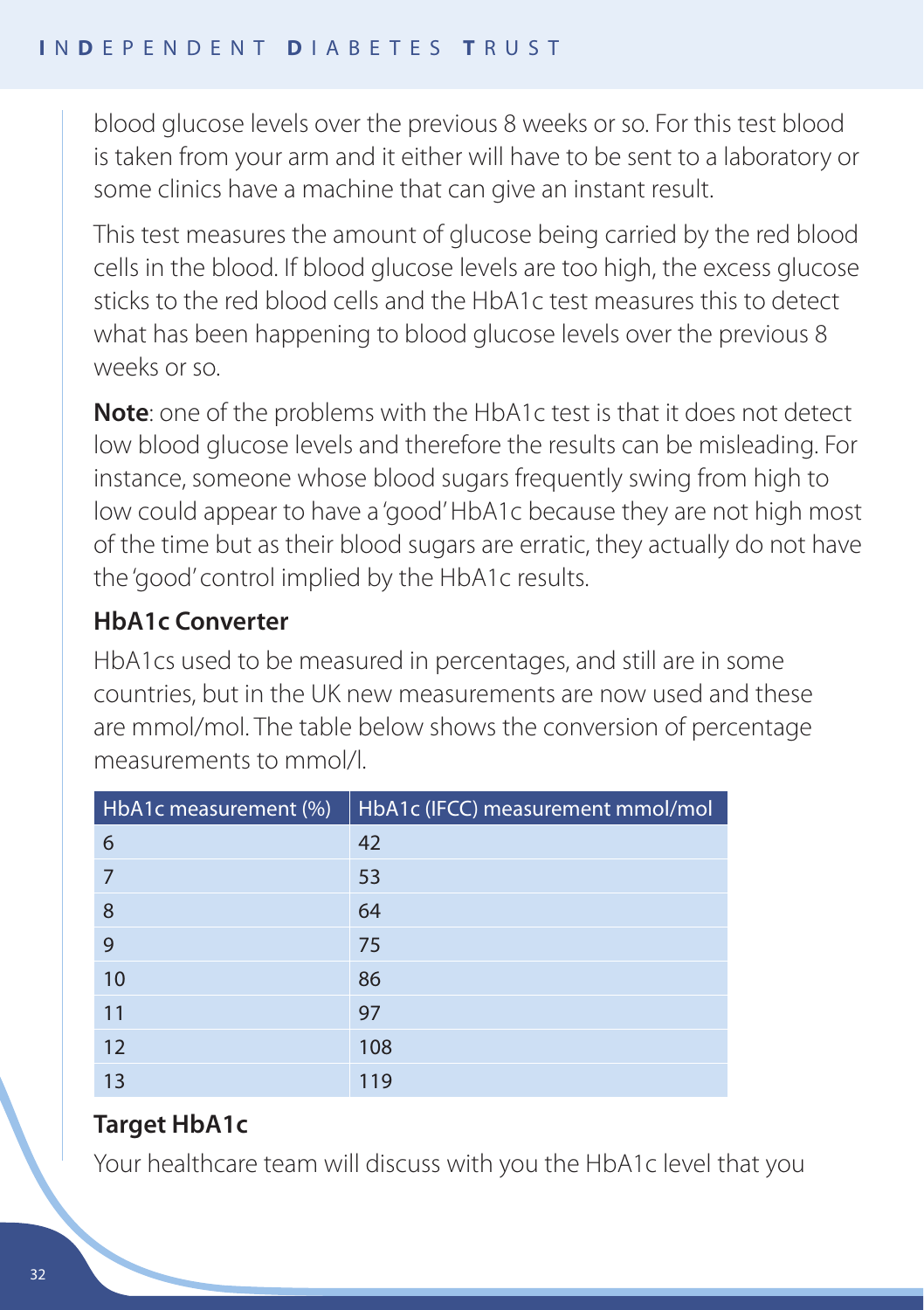should be aiming for. In the UK the ideal target is 48mmol/mol (6.5%) but other countries have set their target levels at 53mmol/mol (7%). Whatever target is classed as standard, targets will vary according to each person's needs and again those who live alone, who are elderly or those who are at risk of severe hypoglycaemia may be asked to aim for higher targets, such as 58mmol/mol (7.5%).

## **Frequency of HbA1c tests**

Soon after diagnosis, you may be seen every 3 months for an HbA1c tests and then it may be 6 monthly or even annually. The problem with only having an annual test is that adjustments need to be made and 12 months is a long time before further tests are carried out.

## **Fructosamine Test**

There are certain conditions which involve abnormal red blood cells, such as anaemia, sickle cell anaemia or thalassaemia, and these mean that the HbA1c test is not accurate. In this case your doctor may carry out a fructosamine test. This measures glucose molecules attached to proteins in the blood and shows the average blood glucose levels over the previous 2 to 3 weeks. There is no standard reference range for the fructosamine test and you need to discuss your individual targets with your doctor.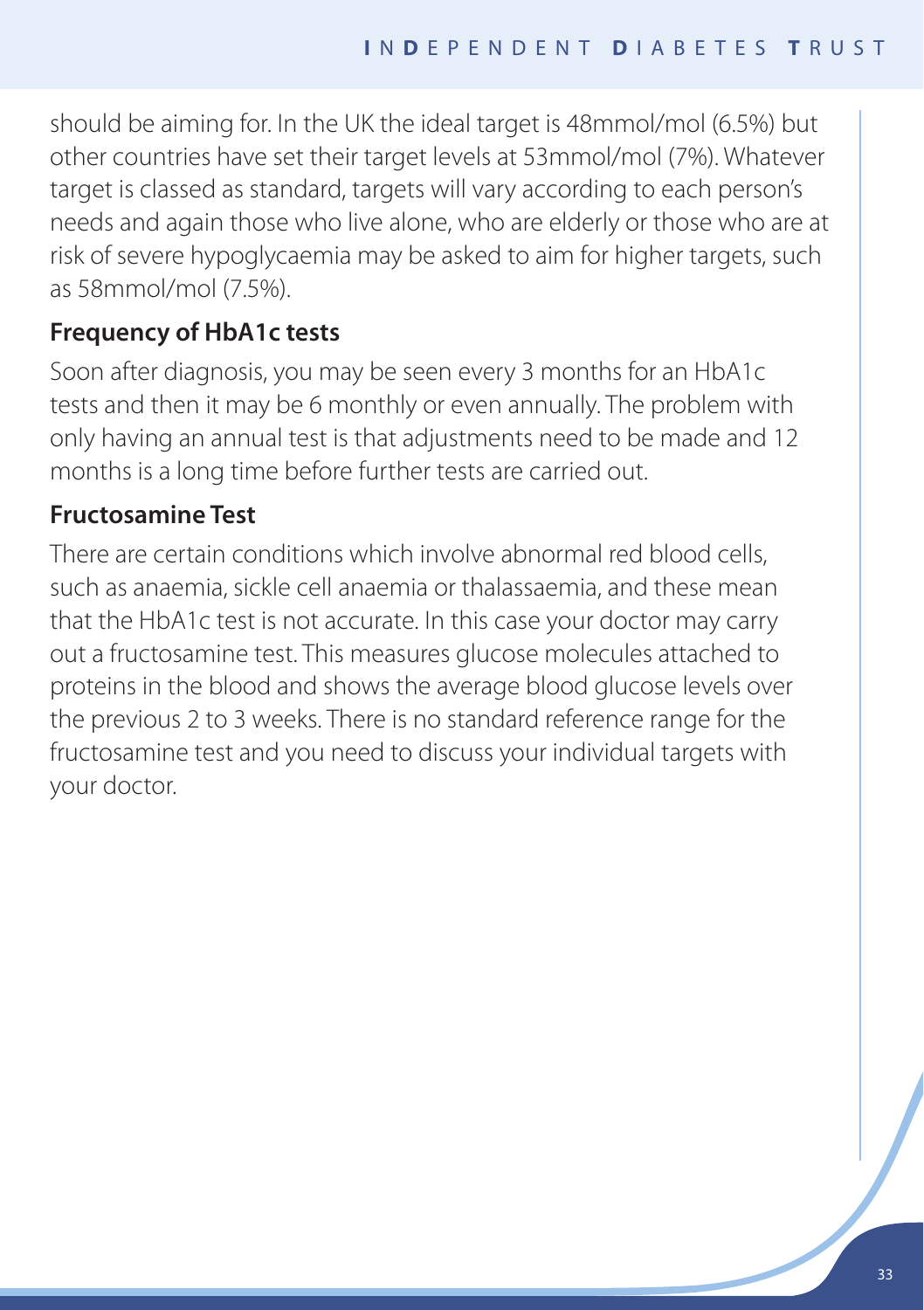#### **Regular reviews**

To help you to look after your diabetes control and to check for possible complications, you will have regular reviews with your doctor and/or healthcare team. NICE recommends that that everyone with diabetes should receive nine key tests on an annual basis. These should be carried out at your annual review at your hospital or GP appointment.

These tests are:

- Weight measurement
- • Serum creatinine
- Blood pressure
- Smoking status
- • HbA1c
- Urinary albumin
- Cholesterol
- Eyes
- Feet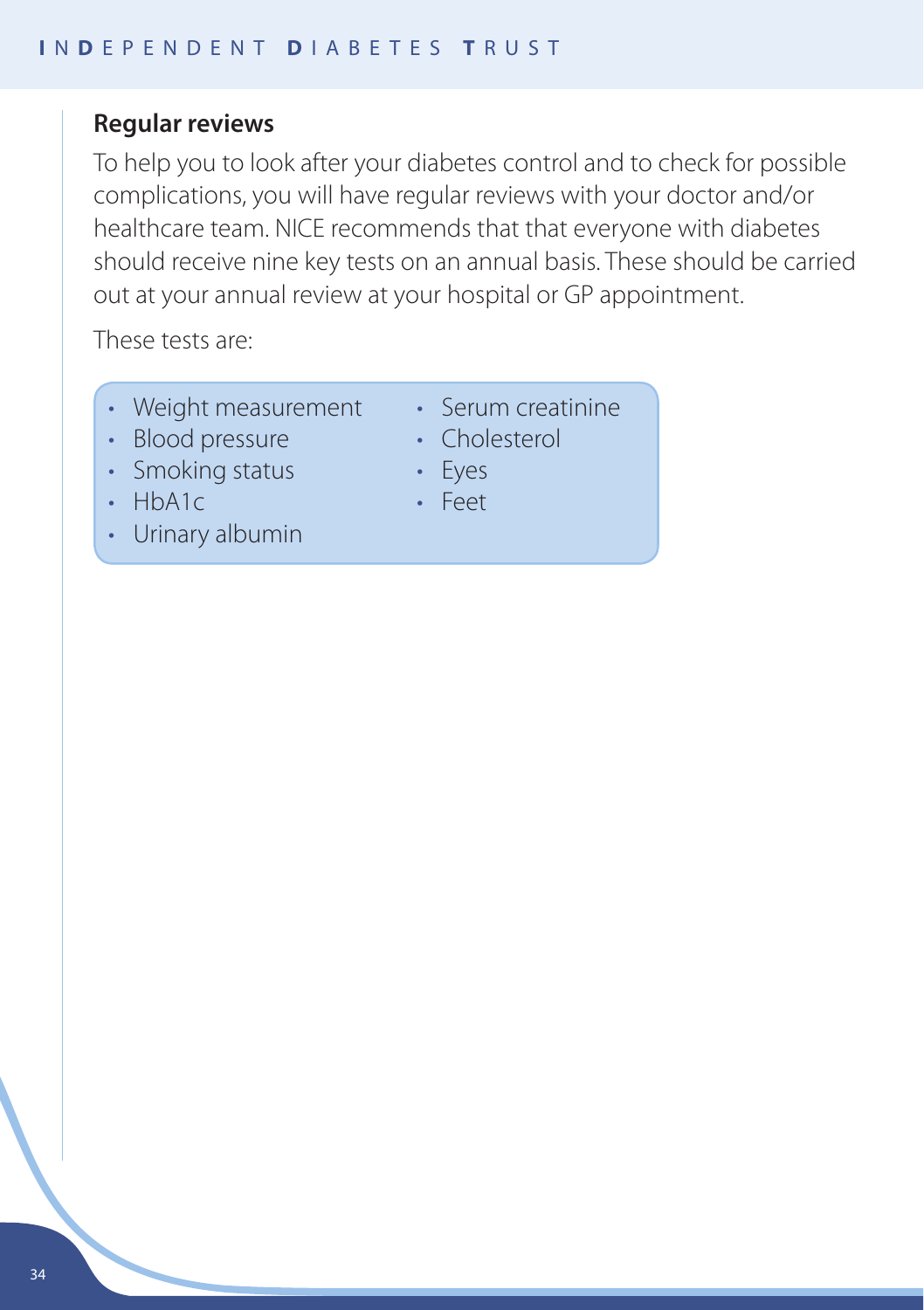The 9 Key Tests **The 9 Key Tests**

review, ask if all 9 tests have been done and if not, ask why not. If necessary, ask for the tests to be carried out. review, ask if all 9 tests have been done and if not, ask why not. If necessary, ask for the tests to be carried out. This chart is to remind you of the 9 tests which should be carried out at your annual review. You can keep This chart is to remind you of the 9 tests which should be carried out at your annual review. You can keep record of which tests were carried out by completing the date and ticking the box for each test. At your record of which tests were carried out by completing the date and ticking the box for each test. At your

| Feet                |  |  |  |  |  |
|---------------------|--|--|--|--|--|
|                     |  |  |  |  |  |
| Cholesterol Eyes    |  |  |  |  |  |
| Serum<br>creatinine |  |  |  |  |  |
| Urinary<br>albumin  |  |  |  |  |  |
| HbA1c               |  |  |  |  |  |
| Smoking<br>status   |  |  |  |  |  |
| Blood<br>pressure   |  |  |  |  |  |
| Weight              |  |  |  |  |  |
| Date                |  |  |  |  |  |